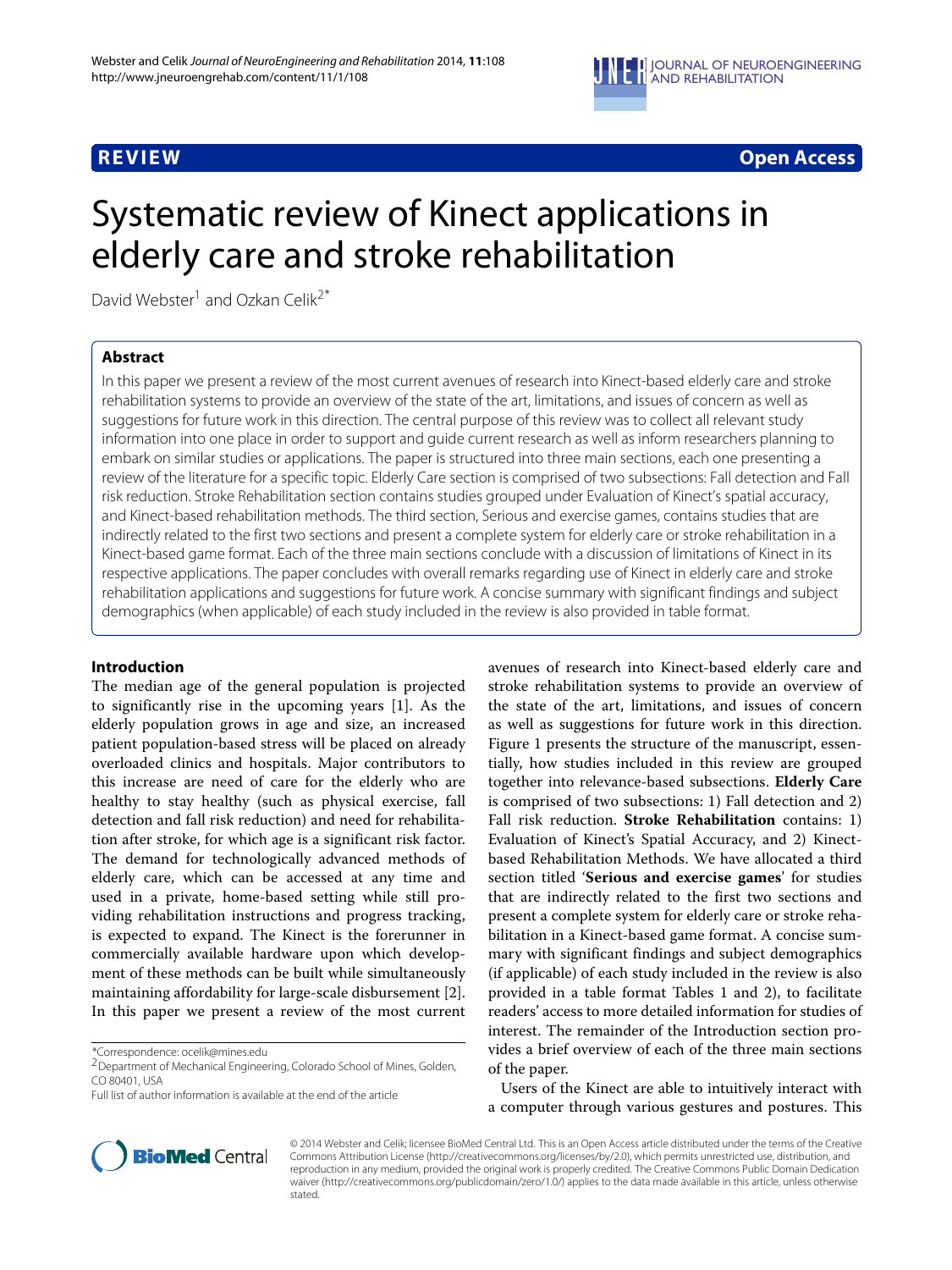

<span id="page-1-0"></span>natural method of human-computer interaction allows for the development of specialized forms of **elderly care applications** and medical alert support systems. These alert systems focus on reducing the probability a fall incident will occur; a leading cause of injury, emotional distress, and financial burden to the elderly [\[7-](#page-21-2)[17\]](#page-21-3). Current prototype alert support systems of fall detection and/or risk reduction show tentative promise of becoming successful tools to extend elderly independent life through accurate fall detection [\[18](#page-21-4)[-22\]](#page-21-5) and automated gait assessment [\[23-](#page-21-6)[26\]](#page-21-7).

Ideally, all stroke rehabilitation exercises would be performed with therapist-assisted daily practice; however, the demand this would create for therapists make it logistically impractical and quite expensive. Kinect-based **stroke rehabilitation applications** have the potential to reduce this impracticality through guided interactive rehabilitation and virtualized therapists. The accuracy of the Kinect for clinical use to this end is strong [\[27-](#page-21-8)[32\]](#page-21-9), supporting the potential for full realization of the latter virtualization paradigm which could make pseudotherapist assisted home-based rehabilitation a reality [\[33\]](#page-21-10). The various Kinect-based rehabilitation methods noted in this review hold great potential not only for supporting accurate completion of rehabilitation [\[34\]](#page-21-11), but also possibly enhancing clinical record keeping and future medical diagnostic methods [\[35\]](#page-21-12).

The Kinect also provides a platform for the development of stimulating **game-based applications in both elderly care and stroke rehabilitation**. Serious games offer patients rehabilitation environments which help motivate successful completion of otherwise dreary or demanding rehabilitation regimens [\[36\]](#page-21-13), whereas the aim of exercise games (also termed "exergames") is to create stimulating methods of maintaining an active lifestyle tailored to the specific physiological and psychological requirements of the elderly and disabled while providing the benefits of physical exercise routines [\[37](#page-21-14)[-46\]](#page-22-0).

# **Methods**

#### **Inclusion criteria**

All peer-reviewed journal and conference proceedings articles published in English, directly (e.g., fall detection) or indirectly (e.g., gait assessment) related to elderly care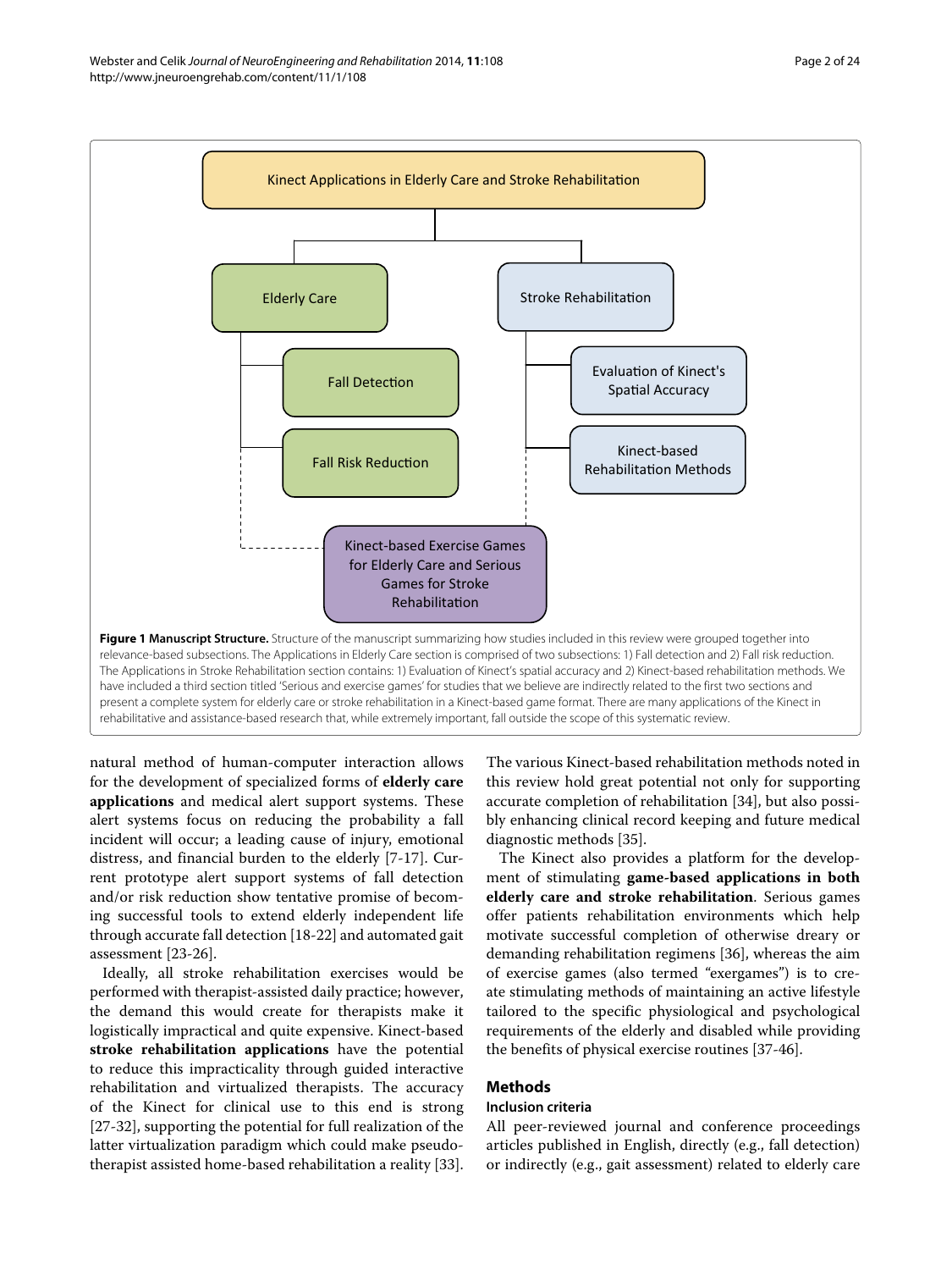|  | Page 3 of 24 |  |
|--|--------------|--|
|  |              |  |

<span id="page-2-0"></span>

| Author                        | Year | Population                                                                                                                                                                               | <b>Significant findings</b>                                                                                                                                                                                                                                                                                                                                                                                                                                                                                                                                                                                                                                                                                                                                                                                                                                                                                                                                                                                                                                                                                                                                                                                                                                                                                                     |
|-------------------------------|------|------------------------------------------------------------------------------------------------------------------------------------------------------------------------------------------|---------------------------------------------------------------------------------------------------------------------------------------------------------------------------------------------------------------------------------------------------------------------------------------------------------------------------------------------------------------------------------------------------------------------------------------------------------------------------------------------------------------------------------------------------------------------------------------------------------------------------------------------------------------------------------------------------------------------------------------------------------------------------------------------------------------------------------------------------------------------------------------------------------------------------------------------------------------------------------------------------------------------------------------------------------------------------------------------------------------------------------------------------------------------------------------------------------------------------------------------------------------------------------------------------------------------------------|
| Elderly care > Fall detection |      |                                                                                                                                                                                          |                                                                                                                                                                                                                                                                                                                                                                                                                                                                                                                                                                                                                                                                                                                                                                                                                                                                                                                                                                                                                                                                                                                                                                                                                                                                                                                                 |
| Kepski et al.                 | 2012 | Study type: methodology<br>Participants: unspecified<br>Age: unspecified                                                                                                                 | The study utilized a fuzzy inference system which combined data from<br>the Kinect and a wearable accelerometer and gyroscope, and was run on<br>PandaBoard ES in real-time. Unobtrusive fall detection with<br>experimental results indicating high effectiveness of fall detection even<br>in environments lacking visible light were reported.                                                                                                                                                                                                                                                                                                                                                                                                                                                                                                                                                                                                                                                                                                                                                                                                                                                                                                                                                                               |
| Planinc et al.                | 2013 | Study type: methodology<br>Participants: 2 (unspecified gender)<br>Age: unspecified                                                                                                      | Eighteen different sequences consisting of ten true falls and eight<br>non-falls were examined. A comparison to previous fall detection<br>methods, audio-based and 2D sensor-based, using 3D Image<br>Coordinates (IC) and 3D using world coordinates (WC) resulted in: Recall<br>(defined as: $\frac{TruePositive}{TruePositive + FalseNegative}$ ): IC = 78%, WC = 93%; Precision<br>(defined as: $\frac{The Positive}{TruePositive+FalsePositive}$ ): IC = 100%, WC = 100%; F-score<br>(defined as: $2 \times \frac{Recall+PreCision}{Recall+PreCision}$ : IC = 87%, WC = 96%; True Negative (defined<br>TrueNegative<br>as: $\frac{1}{TrueNegative+FalsePositive}$ ): IC = 100%, WC = 100%, and Accuracy (defined<br>$T_{\text{true}}$ TruePositive+TrueNegative<br>as: $T_{\text{true}}$ Positive+FalseNegative+FalsePositive+FalseNegative) IC = 86%,<br>$WC = 96%$                                                                                                                                                                                                                                                                                                                                                                                                                                                      |
| Rougier et al.                | 2011 | Study type: methodology<br>Participants: unspecified<br>Age: unspecified                                                                                                                 | After examining 79 videos: 30 sitting down, 25 falls (including 7 totally<br>occluded), and 24 crouching (including 6 totally occluded), an overall fall<br>detection success rate of 98.7% was observed using the centroid height<br>relative to floor level and velocity of a moving body methodology. All<br>'not occluded' events were correctly classified, but in the case of a total<br>occlusion, utilizing body velocity remains unverified in discriminating a<br>person who falls from a person who brutally sits.                                                                                                                                                                                                                                                                                                                                                                                                                                                                                                                                                                                                                                                                                                                                                                                                   |
| Lee et al.                    | 2012 | Study type: research<br>Participants: unspecified<br>Age: unspecified<br>175 video segments of walking, standing,<br>crouching down, standing up, falling<br>forward                     | Algorithm capable of monitoring shadow filled or completely dark<br>environments. The system used three features: bounding box ratios,<br>normalized 2-D velocity variations from the centroids, and<br>Kinect-gathered depth information. The algorithm was then validated by<br>applying it to 175 video segments of walking, standing, crouching down,<br>standing up, falling forward, falling backward, falling to the right, and<br>falling to the left; resulting in an overall accuracy of 97% and a minimal<br>false positive rate of 2%.                                                                                                                                                                                                                                                                                                                                                                                                                                                                                                                                                                                                                                                                                                                                                                              |
| Mastorakis et al.             | 2012 | Study type: research<br>Participants: 8 (unspecified gender)<br>Age: unspecified                                                                                                         | A 3D bounding box methodology was utilized to detect falls using 184<br>recorded videos: 48 falls (backward, forward and<br>sideways), 32 seating activities, 48 lying activities on the floor (backward,<br>forward and sideways) and 32 "picking up an item from the floor." Other<br>miscellaneous activities that change the size of the 3D bounding box<br>were also performed (i.e. sweeping with a broom, dusting with a duster).<br>The system was reported as 100% accurate with respect to fall detection<br>with no observed false positives or false negatives; however, due to the<br>unique method of fall detection utilized, if an item (i.e. chair) wasmoved,<br>a new bounding box was created for the item and if it subsequently fell<br>over, a false fall detection could be triggered.                                                                                                                                                                                                                                                                                                                                                                                                                                                                                                                   |
| Zhang et al.                  | 2012 | Study type: research<br>Participants: 5 (unspecified gender)<br>Age: unspecified<br>Utilized 200 recorded videos<br>(condition $1 = 100$ , condition<br>$2 = 50$ , condition $3 = 50$ .) | System used two models: the appearance model, a method of extract-<br>ing data from 2D images when subject was out of range of the Kinect's<br>depth sensing, and the kinematic model using data derived from the<br>Kinect's 3D world coordinates readings. The model was trained using<br>data captured under three different conditions: 1) less than 4 meters<br>distance - normal illumination; 2) subject in range of depth sensor -<br>without enough illumination; and 3) greater than 4 meters distance - nor-<br>mal illumination. Comparisons were conducted between: falling from a<br>chair (L1); falling from standing (L2); standing (L3); sitting on a chair (L4),<br>and sitting on the floor (L5). Under condition #1, the appearance model<br>resulted in: L1 = 90%, L2 = 60%, L3 = 70%, L4 = 60%, L5 = 100% accu-<br>racy, whereas the kinematic model model resulted in: $L1 = 100\%$ , $L2 =$<br>90%, L3 = 100%, L4 = 100%, L5 = 100% accuracy. Under condition #2,<br>the appearance model resulted in: L1 = 80%, L2 = 30%, L3 = 70%, L4 =<br>80%, L5 = 10% accuracy, whereas the kinematic model resulted in: L1 =<br>100%, L2 = 80%, L3 = 100%, L4 = 90%, L5 = 100% accuracy. The appear-<br>ance approach performed at a speed of 0.0074s. The kinematic approach<br>performed at a speed of 0.0194s. |

# **Table 1 Overview of studies categorized under the section applications of Kinect in elderly care**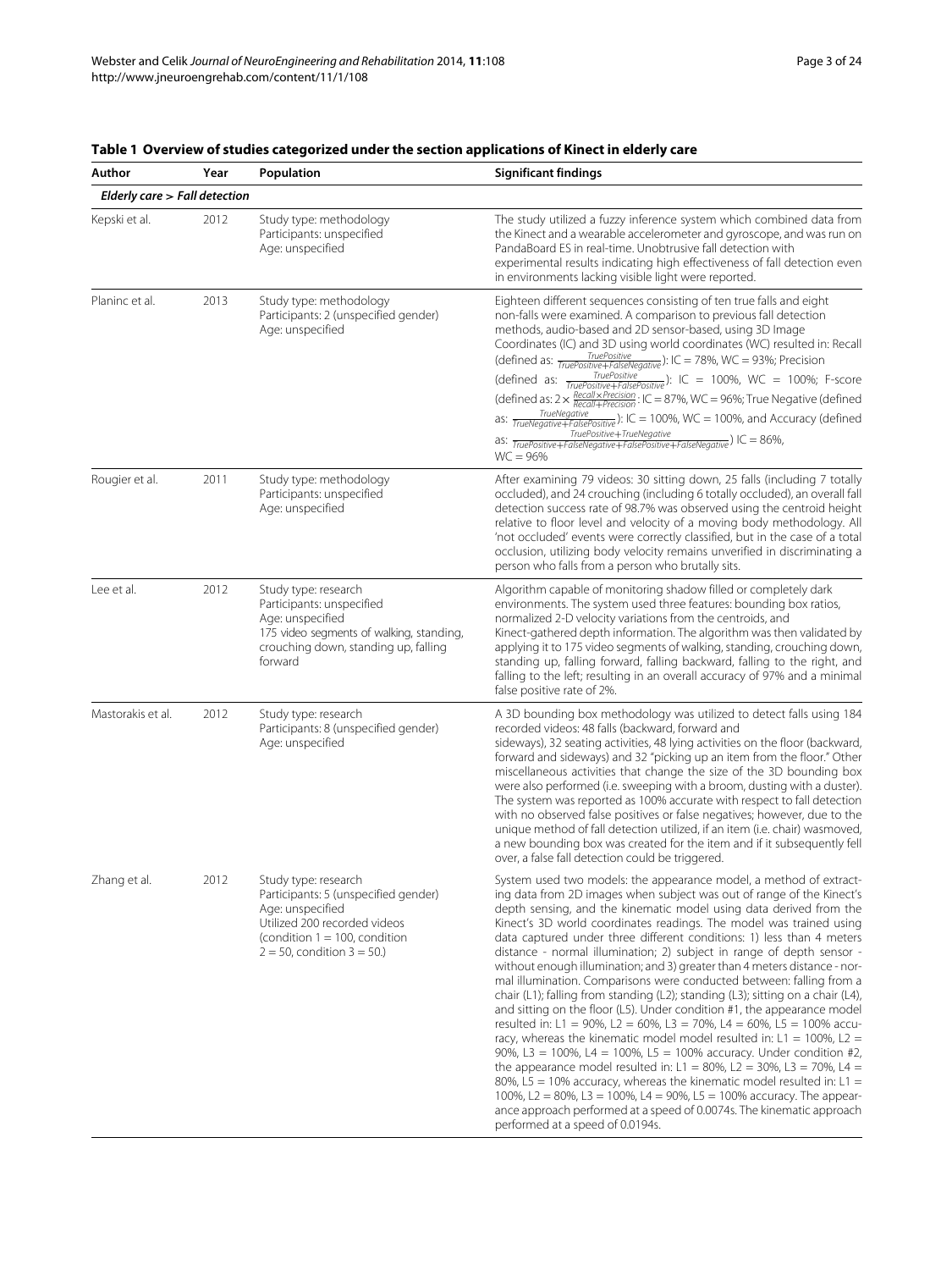# **Table 1 Overview of studies categorized under the section applications of Kinect in elderly care** *(Continued)*

| Elderly care $>$ Fall risk reduction |      |                                                                                                                                                                                                                 |                                                                                                                                                                                                                                                                                                                                                                                                                                                                                                                                                                                                                                                                                                                                                                                                                                                                                                                                                                                                                         |
|--------------------------------------|------|-----------------------------------------------------------------------------------------------------------------------------------------------------------------------------------------------------------------|-------------------------------------------------------------------------------------------------------------------------------------------------------------------------------------------------------------------------------------------------------------------------------------------------------------------------------------------------------------------------------------------------------------------------------------------------------------------------------------------------------------------------------------------------------------------------------------------------------------------------------------------------------------------------------------------------------------------------------------------------------------------------------------------------------------------------------------------------------------------------------------------------------------------------------------------------------------------------------------------------------------------------|
| Parajuli et al.                      | 2012 | Study type: methodology<br>Participants: unspecified<br>Age: unspecified                                                                                                                                        | Four data sets used 1) normal walking; 2) abnormal walking; 3) stand-<br>ing, and 4) sitting. Nine methods utilizing various combinations of the<br>following variables were used: Z-coordinate, absolute height, arms coor-<br>dinates, and a Support Vector Machine (SVM). Correct detection of<br>normal and abnormal walking, sitting, and standing of a C-SVM (SVM<br>using C-Support Vector Classification) increased from ( $\approx$ 71% to $\approx$ 99%)<br>with the use of scaling SVM data. This lead to the conclusion that SVM<br>scaling of data is critical for accuracy within algorithms such as this. Both<br>posture and gait recognition were observed to follow a similar pattern<br>of accuracy.                                                                                                                                                                                                                                                                                                 |
| Gabel et al.                         | 2012 | Study type: methodology<br>Participants: 23 (m = 19, $f = 4$ )<br>Age: 26 to 56                                                                                                                                 | The study conducted a full body gait analysis of Kinect readings, com-<br>pared to two pressure sensors (FlexiForce, A2013) and a gyroscope<br>(ITG-3200 by InvenSense4) and resulted in the following (units in ms):                                                                                                                                                                                                                                                                                                                                                                                                                                                                                                                                                                                                                                                                                                                                                                                                   |
|                                      |      |                                                                                                                                                                                                                 | Left stride: avg strides captured = 1169; mean difference (kinect v.<br>baseline) = $8$ ; SD = $62$ ;                                                                                                                                                                                                                                                                                                                                                                                                                                                                                                                                                                                                                                                                                                                                                                                                                                                                                                                   |
|                                      |      |                                                                                                                                                                                                                 | Right stride: avg collected = 1130; mean difference (kinect v. baseline) =<br>$2; SD = 46;$                                                                                                                                                                                                                                                                                                                                                                                                                                                                                                                                                                                                                                                                                                                                                                                                                                                                                                                             |
|                                      |      |                                                                                                                                                                                                                 | Left stance: avg collected = 634; mean difference (kinect v. baseline) =<br>$-8$ ; SD = 110;                                                                                                                                                                                                                                                                                                                                                                                                                                                                                                                                                                                                                                                                                                                                                                                                                                                                                                                            |
|                                      |      |                                                                                                                                                                                                                 | Right stance: avg collected = 595; mean difference (kinect v. baseline) =<br>$-20$ ; SD = 90;                                                                                                                                                                                                                                                                                                                                                                                                                                                                                                                                                                                                                                                                                                                                                                                                                                                                                                                           |
|                                      |      |                                                                                                                                                                                                                 | Left swing: avg collected = 518; mean difference (kinect v. baseline) = 6;<br>$SD = 115$ ;                                                                                                                                                                                                                                                                                                                                                                                                                                                                                                                                                                                                                                                                                                                                                                                                                                                                                                                              |
|                                      |      |                                                                                                                                                                                                                 | Right swing: avg collected = 541; mean difference (kinect v. baseline) =<br>$27; SD = 104;$                                                                                                                                                                                                                                                                                                                                                                                                                                                                                                                                                                                                                                                                                                                                                                                                                                                                                                                             |
|                                      |      |                                                                                                                                                                                                                 | Angular velocity of arm resulted in a correlation coefficient between the<br>Kinect-based prediction and the gyroscope-based true value of $>0.91$<br>for both arms with an avg difference of (units in $\degree$ /second): left arm =<br>1.52; right arm = -0.86 (SD L = 48.36 R = 44.63)                                                                                                                                                                                                                                                                                                                                                                                                                                                                                                                                                                                                                                                                                                                              |
| Stone et al.                         | 2011 | Study type: methodology<br>Participants: 3 (unspecified gender)<br>Age: unspecified<br>18 total walking sequences - two walks<br>were collected for each speed: slow,<br>normal, and fast for each participant. | The calculated percentage difference between the Kinect systems read-<br>ings and the Vicon system readings for walking speed, average stride<br>time, and average stride length measurements are as follows (Mean (M),<br>Standard Deviation (SD), Maximum (MAX)):<br>Kinect #1 (parallel to sensor): walking speed: $M = -4.1\%$ , SD = 1.9%, MAX<br>= 9.6%; stride time: $M = 1.9\%$ SD = 2.5%, MAX = 4.1%; stride length: $M =$<br>$-1.9\%$ , SD = 2.5%, MAX = 11.7%.<br>Kinect #2 (away from sensor): walking speed: $M = -1.9\%$ , SD = 1.2%, MAX<br>$=$ 4.9%; stride time: M = 0.7%, SD = 1.3, MAX = 8.4%; and stride length:<br>$M = -1.1$ , SD = 2.5, MAX = 9.4%.<br>A secondary artefact noted during this study: typically Kinect-gathered<br>data at a relatively long range becomes unusable; however, utilizing this<br>system, initial data showed little change in accuracy at long range (up<br>to 8.1 meters). A validation of this unusual result has yet to substantiate<br>these initial findings. |
| Stone et al.                         | 2012 | Study type: methodology<br>Participants: $7 (m = 4, f = 3)$<br>Age: 75-95                                                                                                                                       | Unobtrusively identified walking sequences and automatically gen-<br>erated habitual, in-home gait parameter estimates. The following is<br>representative data for participant 1:<br>Avg. speed (cm/sec): 62.2, computed avg. speed: 61.0;<br>True stride time (sec): 1.17, computed stride time (sec): 1.17;<br>True avg. stride length (cm): 71.6, computed avg. stride length (cm): 70.1;<br>True height(cm): 162.1, computed height (cm): 161.8.                                                                                                                                                                                                                                                                                                                                                                                                                                                                                                                                                                   |
| Elderly care > Kinect gaming         |      |                                                                                                                                                                                                                 |                                                                                                                                                                                                                                                                                                                                                                                                                                                                                                                                                                                                                                                                                                                                                                                                                                                                                                                                                                                                                         |
| Marston et al.                       | 2012 | Study type: review                                                                                                                                                                                              | Narrative review of the current technologies viable for game-based<br>solutions to enable enhanced quality of life in the elderly. The use<br>of videogames for health related purposes demands game classifi-<br>cation systems which take into account their player-base's physical,<br>cognitive, and social requirements, which can include a wide range of<br>impairments.                                                                                                                                                                                                                                                                                                                                                                                                                                                                                                                                                                                                                                         |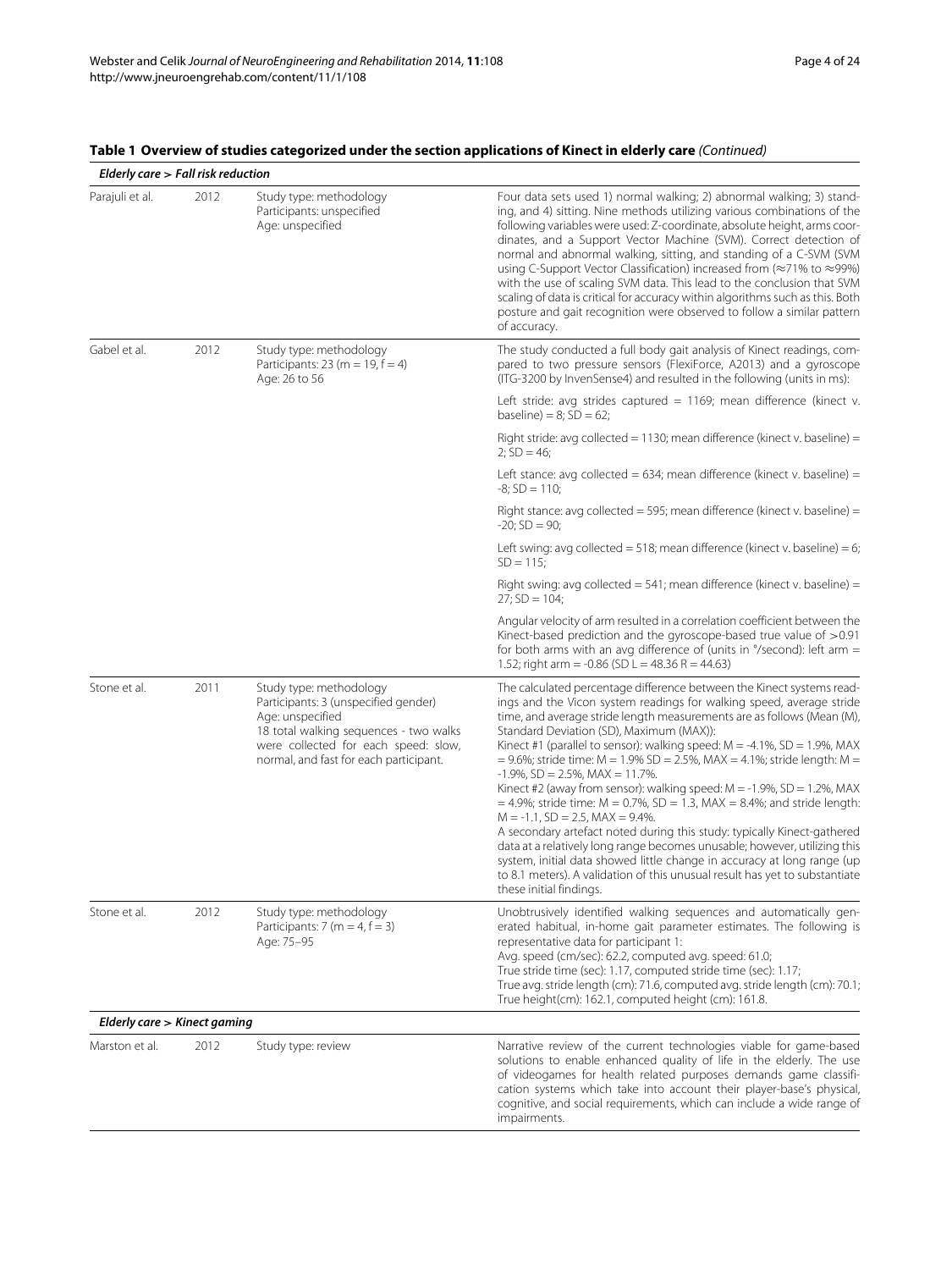| Page 5 of 24 |
|--------------|
|--------------|

| Smith et al.      | 2012 | Study type: review                                                                                                                                     | Provides an overview of the main systems for in-home motion capture<br>and some of the preliminary uses in elderly care, stroke rehabilitation,<br>and assessment and/or training of functional ability of the elderly.                                                                                                                                                                                                                                                                                         |  |
|-------------------|------|--------------------------------------------------------------------------------------------------------------------------------------------------------|-----------------------------------------------------------------------------------------------------------------------------------------------------------------------------------------------------------------------------------------------------------------------------------------------------------------------------------------------------------------------------------------------------------------------------------------------------------------------------------------------------------------|--|
| Staiano et al.    | 2011 | Study type: review                                                                                                                                     | Review paper which provides an overview of the measurement capa-<br>bilities of exergames to derive viable data for clinical data pertaining to<br>physical health, caloric expenditure, duration of use, balance, and other<br>categories of interest.                                                                                                                                                                                                                                                         |  |
| Tanaka et al.     | 2012 | Study type: review                                                                                                                                     | Comparison of the Kinect, EyeToy, and Wii systems including techni-<br>cal specifications, the motion sensing capabilities of each interface, and<br>the motion required to support therapeutic activity types. Discussion<br>focuses on the unique research implications of using these three motion<br>capture tools.                                                                                                                                                                                         |  |
| Wiemeyer et al.   | 2012 | Study type: review                                                                                                                                     | Specific challenges for game design presented: 1) selection of appropri-<br>ate movements to offer meaningful exercise contexts for older subjects;<br>2) utilization of devices offering options that combine challenge and<br>support; 3) determining appropriate game-based 'dosage'; 4) random-<br>ized controlled trials to corroborate effects, and 4) development and<br>evaluation of adequate training settings.                                                                                       |  |
| Arntzen et al.    | 2011 | Study type: methodology<br>Participants: Elderly care workers<br>and one researcher<br>Age: Unspecified                                                | Presented concepts and requirements for developing Kinect-based<br>games for the elderly and presents seven important issues that each<br>game should consider during controller-free game development: visual,<br>hearing, motion, technological acceptance, enjoyment, and emotional<br>response.                                                                                                                                                                                                             |  |
| Golby et al.      | 2011 | Study type: methodology                                                                                                                                | The proposed system's aim is to present occupational therapists with a<br>tool that provides a range of motion analysis which enables gathering<br>of patients' range of motion from remote locations and the comparison<br>of this gathered data with the range of motion required for a variety of<br>activities of daily living.                                                                                                                                                                             |  |
| Garcia et al.     | 2012 | Study type: methodology                                                                                                                                | Proposes a system for clinically viable data capture of participants bal-<br>ance level utilizing a Choice Step Reaction Time mini game which<br>requires participants to step on targets in a variety of ways.                                                                                                                                                                                                                                                                                                 |  |
| Maggiorini et al. | 2012 | Study type: methodology                                                                                                                                | Description of a prototype game-based rehabilitation paradigm to<br>enable home-based rehabilitation exercises for the elderly which can<br>be monitored by caretakers of various sorts. The system includes: a dis-<br>tributed software architecture comprising of end systems, elderly users,<br>caretakers, a core server, and a communication system.                                                                                                                                                      |  |
| Gerling et al.    | 2012 | Study type: research<br>Participants: 15 (institutionalized<br>older adults, $m = 8$ , $f = 7$ )<br>Age: Range 60 to 90, mean = 73.72<br>$(SD = 9.90)$ | Investigated how elderly participants responded to game-based ges-<br>tures. Results were compiled with the positive and negative affect scale<br>(PANAS), mean (M), standard deviation (SD). Overall, the positive emo-<br>tional affect was slight (before: $M = 3.34$ , SD = 0.64, after: $M = 3.88$ , SD =<br>0.79, $(t_{11} = -2.92, p < 0.01)$ , whereas the negative emotional affects were<br>less notable: before: M = 1.72, SD = 0.78, after: M = 1.68, SD = 0.86. $(t_{11}$ =<br>$0.28$ , $p = 0.79$ |  |
| Chiang et al.     | 2012 | Study type: research<br>Experimental Group:<br>Participants: 22<br>Age: 78.55 (± 6.70)                                                                 | The Vienna Test System, the Soda Pop test, and a Mann-Whitney non-<br>parametric test were used to evaluate beneficial effects of Kinect usage<br>on reaction time and hand-eye coordination. Reaction time (units in mil-<br>liseconds Vienna Test System):<br>- Experimental group: a median improvement of 167.51, and a decrease<br>in SD of 362.66.<br>- Control group: a median decline of -202.9, and an increase in SD of<br>183.56.                                                                    |  |
|                   |      | Control Group:<br>Participants: 31<br>Age: 79.97 (± 7.00)                                                                                              | Hand-eye coordination time(units in seconds, Soda Pop test):<br>- Experimental group: a median improvement of 6.01, and a decrease in<br>SD of 0.34.<br>- Control group: a median decline in 1.61, and an increase in SD of 5.49                                                                                                                                                                                                                                                                                |  |

# **Table 1 Overview of studies categorized under the section applications of Kinect in elderly care** *(Continued)*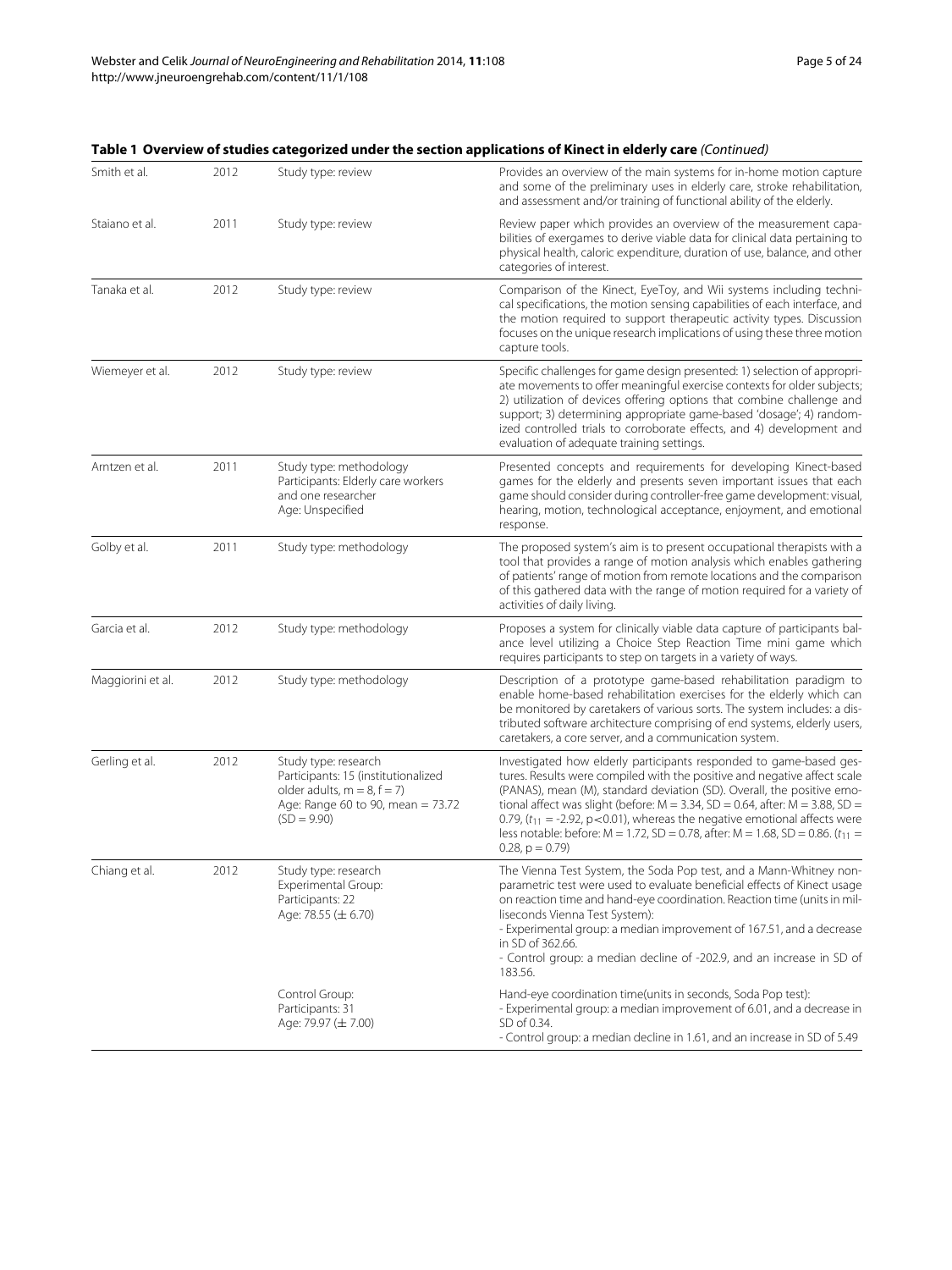| Chen et al.    | 2012 | Study type: research<br>Experimental Group:<br>Participants: 21 (m = $3 f = 19$ )<br>Age: 65-92<br>Control Group:<br>Participants: 39 (m = 15, $f = 24$ )<br>Age: 65-92 | 22 out of the 61 participants volunteered to be in the experimental group<br>for a 4-week course of training which involved three 30 minute sessions per<br>week - 5-minute warm up, 20-minute interactive gaming, and 5-minute cool<br>down. Health-Related Quality of Life (HRQOL), SF-8 (Quality Metric) question-<br>naire of General health (GH); Physical Function (PF); Role Physical (RP); Body<br>Pain (BP); Vitality (VT) Social Functioning (SF); General Mental Health (MH);<br>Role Emotional (RE), was employed in this study and an ANCOVA analysis<br>was done. In the physical component summary of the HRQOL improve-<br>ments were noted in the categories of general health, physical function, role<br>physical, and body pain ( $p < 0.05$ ). The mental component summary; how-<br>ever, in general showed no significant differences between experimental<br>and control groups ( $p < 0.05$ ). Results are out of 100:<br>Experimental Group:<br>GH = 48.69 to 54.49; PF = 50.73 to 52.34; RP = 51.91 to 52.70; BP = 52.90 to<br>57.44; VT = 57.16 to 57.04; SF = 52.85 to 55.50; MH = 56.14 to 55.53, RE =<br>51.19 to 51.83.<br>Control Group:<br>GH = 48.99 to 46.64; PF = 47.76 to 47.90; RP = 48.00 to 47.92; BP = 54.04 to<br>51.75; VT = 52.51 to 51.12; SF = 47.49 to 47.04; MH = 51.96 to 50.41, RE =<br>47.10 to 49.67.                                                                                                                                                                                                                                                                                                                                                                                |
|----------------|------|-------------------------------------------------------------------------------------------------------------------------------------------------------------------------|-------------------------------------------------------------------------------------------------------------------------------------------------------------------------------------------------------------------------------------------------------------------------------------------------------------------------------------------------------------------------------------------------------------------------------------------------------------------------------------------------------------------------------------------------------------------------------------------------------------------------------------------------------------------------------------------------------------------------------------------------------------------------------------------------------------------------------------------------------------------------------------------------------------------------------------------------------------------------------------------------------------------------------------------------------------------------------------------------------------------------------------------------------------------------------------------------------------------------------------------------------------------------------------------------------------------------------------------------------------------------------------------------------------------------------------------------------------------------------------------------------------------------------------------------------------------------------------------------------------------------------------------------------------------------------------------------------------------------------------------|
| Pham et al.    | 2012 | Study type: research<br>Participants: 24 (older adults m = 7, $f = 17$ )<br>Age: mean = 74, $SD = 6.4$                                                                  | A comparison of button-based, mixed button/gesture-based, and gesture-<br>based controllers was conducted through surveys aiming to identify user<br>preference. The gesture-based controller was most preferred (42%) with the<br>Mixed Controller next (25%) and the button controller last (8%); however,<br>21% did not care either way, and 4% enjoyed all types equally. Comple-<br>tion times were lower for mixed button and gesture systems, compared to<br>the standalone Button Controller or Gesture Controller (Wilks' Lambda = .16,<br>$F(2,22) = 54.98$ , p < 0.05).                                                                                                                                                                                                                                                                                                                                                                                                                                                                                                                                                                                                                                                                                                                                                                                                                                                                                                                                                                                                                                                                                                                                                       |
| Hassani et al. | 2011 | Study type: research<br>Participants: 12 (m = $5, f = 7$ )<br>Age: mean = $77.17$ (SD = $7.19$ )<br>range: 71 to 96.                                                    | 7-point Likert scale (7 - max agreement) on standard deviation for Effort, Ease<br>and Anxiety (EEA) which measures how easily people think they can adapt<br>and learn how to work with the technology, overcoming eventual anxieties<br>and Performance and Attitude (PA) which measures how respondents 'see<br>themselves' both practically and socially in the light of the new technology:<br>EEA for Gestures: mean = $6.13$ , SD = 1.02; EEA for Touch = $6.18$ , SD = $1.01$ ; PA<br>for Gestures: mean = $6.01$ , SD 1.43; PA for Touch = $6.00$ , SD = 1.84.                                                                                                                                                                                                                                                                                                                                                                                                                                                                                                                                                                                                                                                                                                                                                                                                                                                                                                                                                                                                                                                                                                                                                                   |
| Sun et al.     | 2013 | Study type: research<br>Participants: 23 (m = 12, f = 11)<br>Age: 21 to 30                                                                                              | This study explored how Kinect-based balance training exercises influenced<br>balance control ability and tolerable intensity level of the player. The results<br>showed that varying evaluation methods of player experience could easily<br>result in different findings making it hard to accurately study the design of<br>those exergames for training purposes. This was accomplished by requiring<br>a participant to stand on one leg within a posture frame (PF) and evaluat-<br>ing the resulting balance control ability in both static and dynamic gaming<br>modes using a 6-axis AMTI force plate. The game would move various body-<br>outline shapes toward the player's avatar, and the player would then have to<br>imitate the body-outline shape in order to pass through it without touching<br>the outline. Force plate data - Fx, Fy, Fz, Mx, My, and Mz - was preprocessed<br>and MATLAB was used for calculations. The following parameters were ana-<br>lyzed: small frame 1-second travel time (SF1S), large frame 1-second travel<br>time (LF1S), small frame 2-second travel time (SF2S), large frame 2-second<br>travel time (LF2S):<br>Mean distance-anterior posterior:<br>SF1S = 0.77( $\pm$ 0.25); LF1S = 0.70( $\pm$ 0.18); SF2S = 0.97( $\pm$ 0.25); LF2S = 0.94( $\pm$<br>0.29)<br>Mean distance-medial lateral:<br>SF1S = $1.98(\pm 1.16)$ ; LF1S = $1.99(\pm 1.16)$ ; SF2S = $1.94(\pm 1.47)$ ; LF2S = $1.72(\pm$<br>1.32)<br>Total excursions:<br>SF1S = 53.98( $\pm$ 15.57); LF1S = 53.68( $\pm$ 17.28); SF2S = 53.68( $\pm$ 16.32); LF2S =<br>$51.52(\pm 17.87)$<br>Sway area:<br>SF1S = $0.07(\pm 0.06)$ ; LF1S = $0.06(\pm 0.05)$ ; SF2S = $0.06(\pm 0.05)$ ; LF2S = $0.06(\pm 0.05)$<br>0.02) |

# **Table 1 Overview of studies categorized under the section applications of Kinect in elderly care** *(Continued)*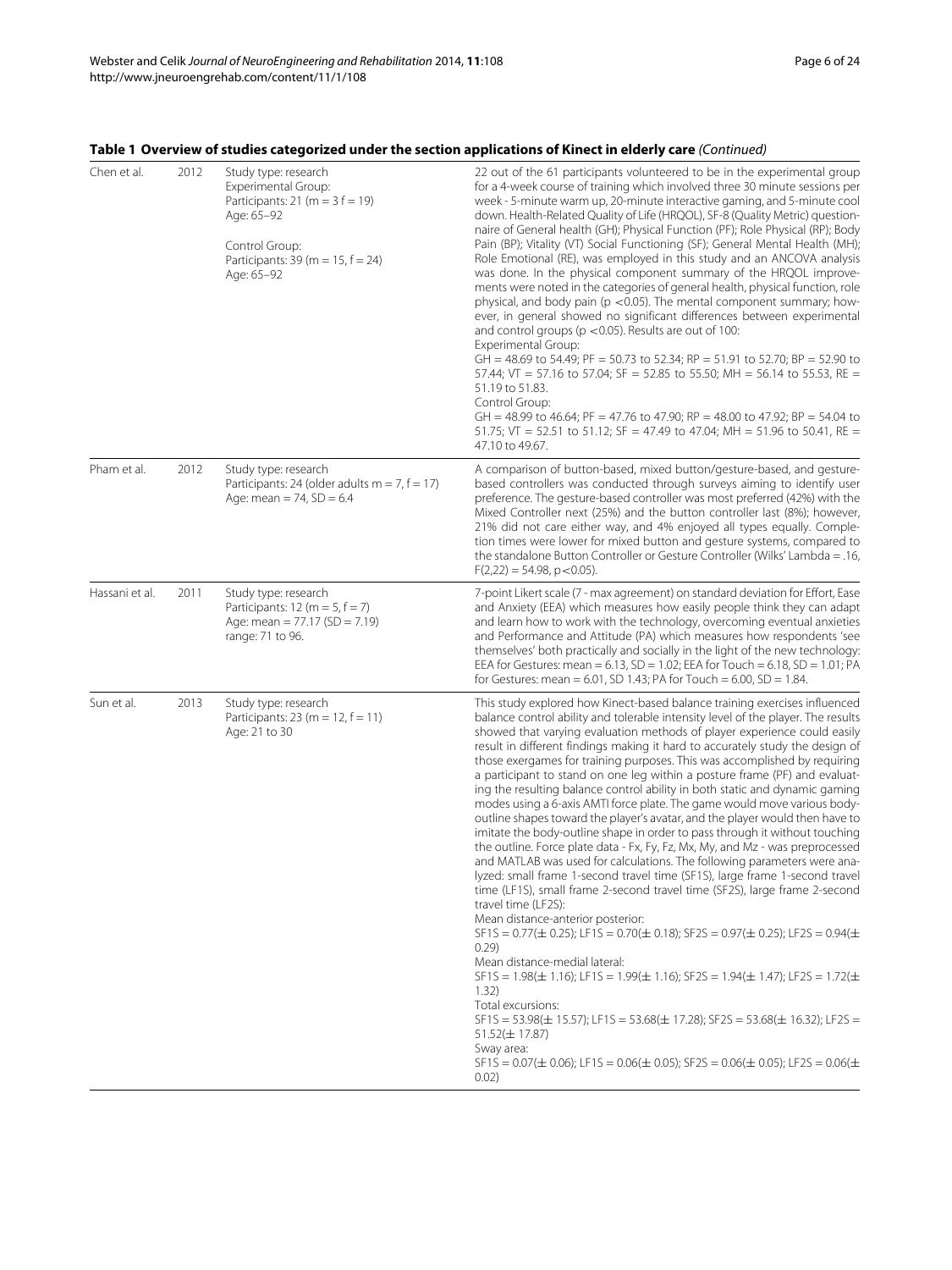<span id="page-6-0"></span>

| Author           | Year | Population                                                                                                                                                             | <b>Significant findings</b>                                                                                                                                                                                                                                                                                                                                                                                                                                                                                                                                                                                                                                                                                                                                                                                                                                                                                                                                                                                                                                                                                                                                            |
|------------------|------|------------------------------------------------------------------------------------------------------------------------------------------------------------------------|------------------------------------------------------------------------------------------------------------------------------------------------------------------------------------------------------------------------------------------------------------------------------------------------------------------------------------------------------------------------------------------------------------------------------------------------------------------------------------------------------------------------------------------------------------------------------------------------------------------------------------------------------------------------------------------------------------------------------------------------------------------------------------------------------------------------------------------------------------------------------------------------------------------------------------------------------------------------------------------------------------------------------------------------------------------------------------------------------------------------------------------------------------------------|
|                  |      | Stroke rehabilitation > Evaluation of Kinect's spatial accuracy                                                                                                        |                                                                                                                                                                                                                                                                                                                                                                                                                                                                                                                                                                                                                                                                                                                                                                                                                                                                                                                                                                                                                                                                                                                                                                        |
| Pedro et al.     | 2012 | Study type: methodology<br>Participants: 1 (robotic arm)<br>Age: N/A                                                                                                   | A KUKA robotic arm (precision accuracy of up to 0.05 mm) was utilized<br>for precise movements. The Kinect was attached to this arm and a tar-<br>get was positioned at a static position in the KUKA arm's work space<br>resulting in Kinect readings with a min error of 0.036 mm, max error of<br>12.25 mm, mean error of 4.95 mm and standard deviation of 2.09 mm in<br>comparison to the KUKA as a ground truth.                                                                                                                                                                                                                                                                                                                                                                                                                                                                                                                                                                                                                                                                                                                                                 |
| Chang et al.     | 2012 | Study type: methodology<br>Participants: $2(m = 1, f = 1)$<br>Age: (unspecified)                                                                                       | Appraised the tracking performance of the kinect specifically for a set of<br>six upper limb motor tasks in regards to a high fidelity OptiTrack optical<br>tracking system consisting of an array of 16 ceiling-mounted cam-<br>eras. The following motions were utilized: external rotation, shoulder<br>abduction, shoulder adduction (diagonal pull down) scapular retraction,<br>shoulder flexion, and shoulder extension. While a statistical analysis of<br>data captured was not offered, a visual representation demonstrated<br>that data trends for both systems, in regards to hand and elbow rep-<br>resent competitive movement tracking performance, whereas shoulder<br>readings were widely inconsistent. The authors attribute these inconsis-<br>tent shoulder readings as due to differing methods of motion capture<br>and joint estimation between the OptiTrack and the Kinect. Further-<br>more, the participants were asked to utilize External Rotation of the<br>shoulder 10 times each, with 5 correct movements and 5 incorrect<br>movements. The Kinect-based game implemented successfully identi-<br>fied all the incorrect movements. |
| Clark et al.     | 2012 | Study type: methodology<br>Participants: 20 (healthy, $m = 10$ ,<br>$f = 10$<br>Age: 27.1 yr $(\pm 4.5)$<br>Height: 173.7cm $(\pm 10.3)$<br>Mass: 71.7 $kg (\pm 11.0)$ | Type 2,1 intra-class correlation coefficient difference between Kinect<br>and Vicon Nexus (ICC) and ratio of coefficient of variation difference<br>between systems (CV) was conducted using three postural control tests:<br>a forward reach, a lateral reach, and a one leg standing balance test.<br>The points of examination were of distance reached, trunk flexion angle<br>(sagittal and coronal), and a balance test focused on spatio-temporal<br>changes in the sternum, pelvis, knee and ankle as well as the angle<br>of lateral and anterior trunk flexion. The results demonstrated a very<br>high level of agreement between systems. The following is a sample of<br>reported data (units in mm):<br>Lateral reach:<br>- Sternum: ICC = 0.03, CV = 0.1; Hand: ICC = 0.16, CV = 5.5; Trunk (deg):<br>$ICC = 0.01$ , $CV = 0.7$ ;<br>Forward reach:<br>- Sternum: ICC = 0.07, CV = 1.0; Hand: ICC = 0.05, CV = 1.2; Trunk (deg)<br>$ICC = 0.00, CV = 0.6;$<br>Single leg balance:<br>- For a full-body joint-by-joint char of details see Table one and Table<br>two on page 375 of the study                                                           |
| Obdrzalek et al. | 2012 | Study type: methodology<br>Participants: 5 (unspecified gender)<br>Age: unspecified                                                                                    | Full-body comparison between the Kinect and PhaseSpace Recap for<br>joint position readings of mean difference, standard deviation from<br>mean, and right and left specific measurements. Overall error was typ-<br>ically within sub-centimeter accuracy; however, centimeter level accu-<br>racy was also noted on more difficult joint comparisons, such as the hip<br>For detailed results of the comparison based on a front view see Table<br>one on page 5 of the study<br>For detailed results of the comparison based on a 30° view see Table<br>two on page 5 of the study<br>For detailed results of the comparison based on a 60° view see Table<br>three on page 5 of the study                                                                                                                                                                                                                                                                                                                                                                                                                                                                          |

# **Table 2 Overview of studies categorized under the section applications of Kinect in stroke rehabilitation**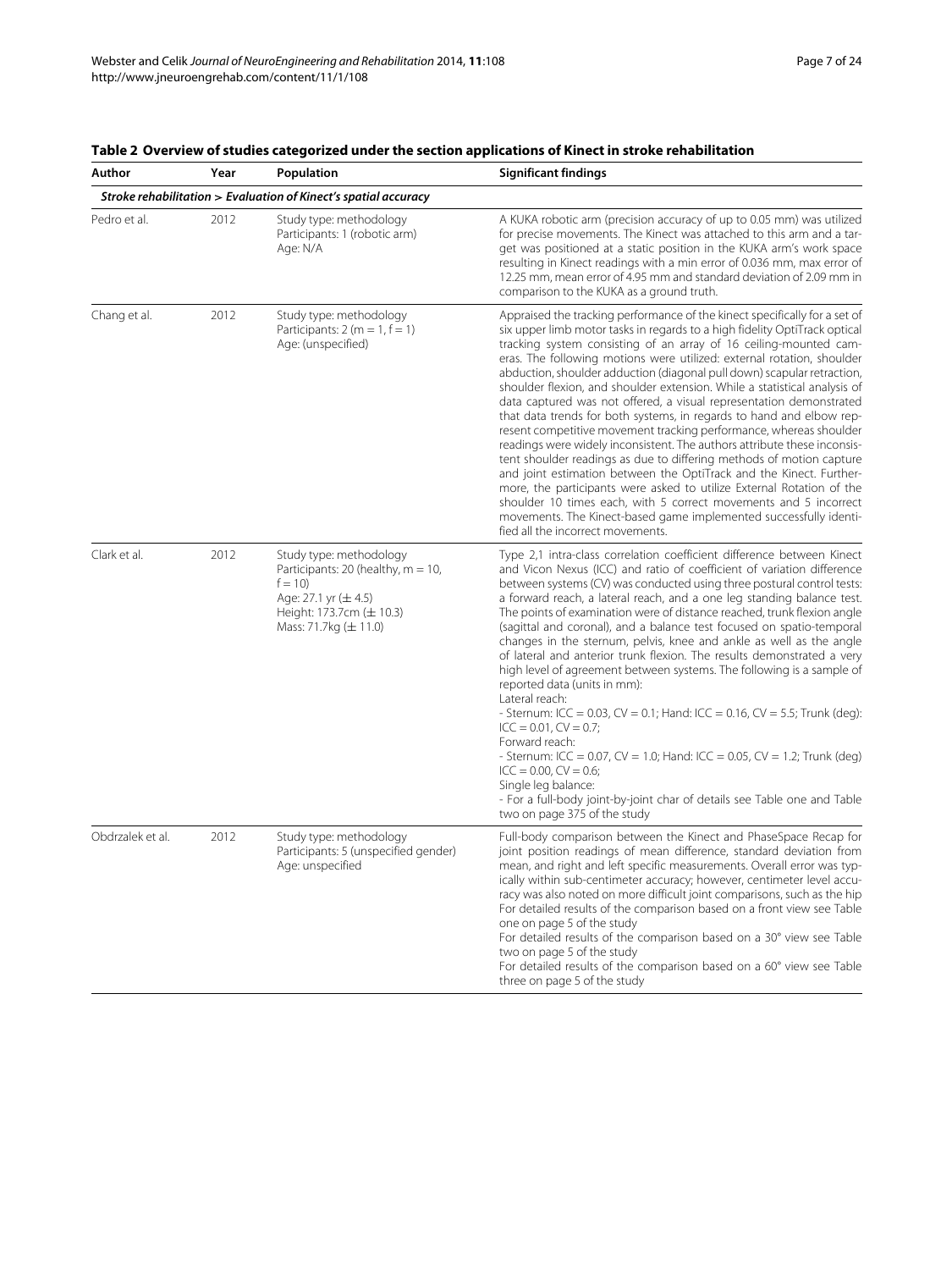|                  |      |                                                                                | $\sim$ . The state of the state is the state in the state of $\sim$                                                                                                                                                                                                                                                                                                                                                                                                                                                                                                                                                                                                                                                                                                                                                                                                                                                                                                                                                                                                                                                                                                                                                                                                                                                                                                                                                                                                                                                                                                                                                                                                                                              |
|------------------|------|--------------------------------------------------------------------------------|------------------------------------------------------------------------------------------------------------------------------------------------------------------------------------------------------------------------------------------------------------------------------------------------------------------------------------------------------------------------------------------------------------------------------------------------------------------------------------------------------------------------------------------------------------------------------------------------------------------------------------------------------------------------------------------------------------------------------------------------------------------------------------------------------------------------------------------------------------------------------------------------------------------------------------------------------------------------------------------------------------------------------------------------------------------------------------------------------------------------------------------------------------------------------------------------------------------------------------------------------------------------------------------------------------------------------------------------------------------------------------------------------------------------------------------------------------------------------------------------------------------------------------------------------------------------------------------------------------------------------------------------------------------------------------------------------------------|
| Loconsole et al. | 2012 | Study type: methodology<br>Participants: 1 (healthy, male)<br>Age: 25          | This study utilized an L-Exos controller exoskeleton robot arm and a<br>Kinect in order to track a patients upper extremities and objects and<br>examined: 1) light variation: very intensive, medium and low illumina-<br>tion - no substantial differences; 2) occlusions: two objects moved to<br>occlude each other - no adverse effect and both items were correctly<br>recognized again post occlusion; 3) object roto-traslation: rotation and<br>movement of two tracked objects - no substantial error introduced, and<br>4) accuracy: error was negligible (within 2 cm). Accuracy test starting<br>distances: 500 mm, 700 mm, and 900 mm on the Z axes. The object was<br>moved 10 mm, and then 20 mm, and finally 50 mm along the X and Z<br>axes. The following shows the error introduced by the specified move-<br>ments on the Z and X axes (all units in mm):<br>500 distance: +10 mm: $Z = 0.1$ , $X = 0.1$ ; +20 mm: $Z = 0.3$ , $X = 0.1$ ; +30 mm:<br>$Z = 0.5$ , $X = 0.5$<br>700 distance: +10 mm: $Z = 0.5$ , $X = 0.2$ ; +20 mm: $Z = 0.8$ , $X = 0.2$ ; +30 mm:<br>$Z = 1.2, X = 0.5$<br>900 distance: +10 mm: $Z = 0.6$ , $X = 0.4$ ; +20 mm: $Z = 1.9$ , $X = 0.4$ ; +30 mm:<br>$Z = 2.1, X = 0.5$                                                                                                                                                                                                                                                                                                                                                                                                                                                                                   |
| Fern et al.      | 2012 | Study type: methodology<br>Participants: 1 (healthy, male)<br>Age: unspecified | Accuracy comparison was done between Kinect (OpenNI and Prime-<br>sense's NITE) and a 24 camera Vicon (MX3) system. Movements<br>included: 1) knee flexion and extension; 2) hip flexion and extension on<br>the sagittal plane; 3) hip adduction and abduction on the coronal plane<br>with knee extended; 4) shoulder flexion and extension on the sagit-<br>tal plane with elbow extended; 5) shoulder adduction and abduction<br>on the coronal plane with elbow extended, and 6) shoulder horizontal<br>adduction and abduction on the transverse plane with elbow extended.<br>Mean Error (ME) and mean error relative to Range of Motion (ROM) was<br>calculated. All error readings for the knee and hip are lower than 10°<br>ranging from 6.78° to 9.92°. Dynamic ranges of motion are between 89°<br>and 115°. ME increases when ROM is higher mainly due to occlusion.<br>Error readings for the shoulder range from 7° to 13°.                                                                                                                                                                                                                                                                                                                                                                                                                                                                                                                                                                                                                                                                                                                                                                      |
|                  |      | Stroke rehabilitation > Rehabilitation methods                                 |                                                                                                                                                                                                                                                                                                                                                                                                                                                                                                                                                                                                                                                                                                                                                                                                                                                                                                                                                                                                                                                                                                                                                                                                                                                                                                                                                                                                                                                                                                                                                                                                                                                                                                                  |
| Saposnik et al.  | 2011 | Study type: review                                                             | A meta-analysis to determine the benefit of VR technology for post<br>stroke upper extremity recovery was conducted and reported improve-<br>ment of Fugl-Meyer scores and measures of arm speed, range of motion,<br>and force at the 'Body Structure and Function' level (of International<br>Classification of Functioning (ICF) [3]). Improvements for the VR-trained<br>experimental groups ranged from 13.7% to 20% vs 3.8% to 12.2% in<br>the non-VR control groups. The 'Activity' level of the ICF tests (such<br>as the Wolf Motor Function Test (WMFT), Jebson-Taylor Hand Func-<br>tion Test, and the Box and Block Test) also showed increased results<br>within VR-trained experimental groups from 14% to 35.5% vs 0% to 49%<br>for non-VR control groups. Randomized controlled trials (RCTs) were<br>evaluated using the pooled treatment effect (Mantel-Haenszel (OR))<br>by using random-effect models to reduce the effects of heterogeneity<br>between studies. The effect of VR-based rehabilitation on motor impair-<br>ment level once the 5 RCTs were combined was $OR = 4.89$ (95% CI)<br>1.31 to 18.3; P<0.02). No significant improvement was noted on the<br>Box and Block Test (2 RCTs; OR, 0.49; 95% CI, 0.09 to 2.65; P = 0.41) or<br>WMFT (3 RCTs; OR, 1.29; 95% CI, 0.28 to 5.90; P = 0.74). When considering<br>observational studies, VR-based intervention affected motor impair-<br>ment percent improvement by 14.7% (95% CI, 8.7% to 23.6%; P<0.001).<br>VR-based intervention on Jebson-Taylor Hand Function Test, WMFT, and<br>Motor Activity Scale resulted in 20.1% improvement in motor function<br>after VR-based intervention. (95% CI, 11.0% to 33.8%; P<0.001). |
| Hussain et al.   | 2012 | Study type: methodology                                                        | A prototype system SITAR (System for Independent Task-oriented<br>Assessment and Rehabilitation) aimed at delivering controlled, task-<br>oriented stroke therapy in an independent manner with minimal thera-<br>pist supervision was presented. The SITAR is a tabletop system that has<br>function as an assessment or rehabilitation system for upper extremi-<br>ties. SITAR has three parts 1) a set of intelligent objects for haptic-based<br>patient interaction, 2) a marker-less tracking system using inertial mea-<br>surement units and the Kinect to track the position of the intelligent<br>objects and the movement kinematics of a subject extremities and<br>trunk, and 3) Kinect-based games to engage and motivate patient<br>participation.                                                                                                                                                                                                                                                                                                                                                                                                                                                                                                                                                                                                                                                                                                                                                                                                                                                                                                                                               |

# **Table 2 Overview of studies categorized under the section applications of Kinect in stroke rehabilitation** *(Continued)*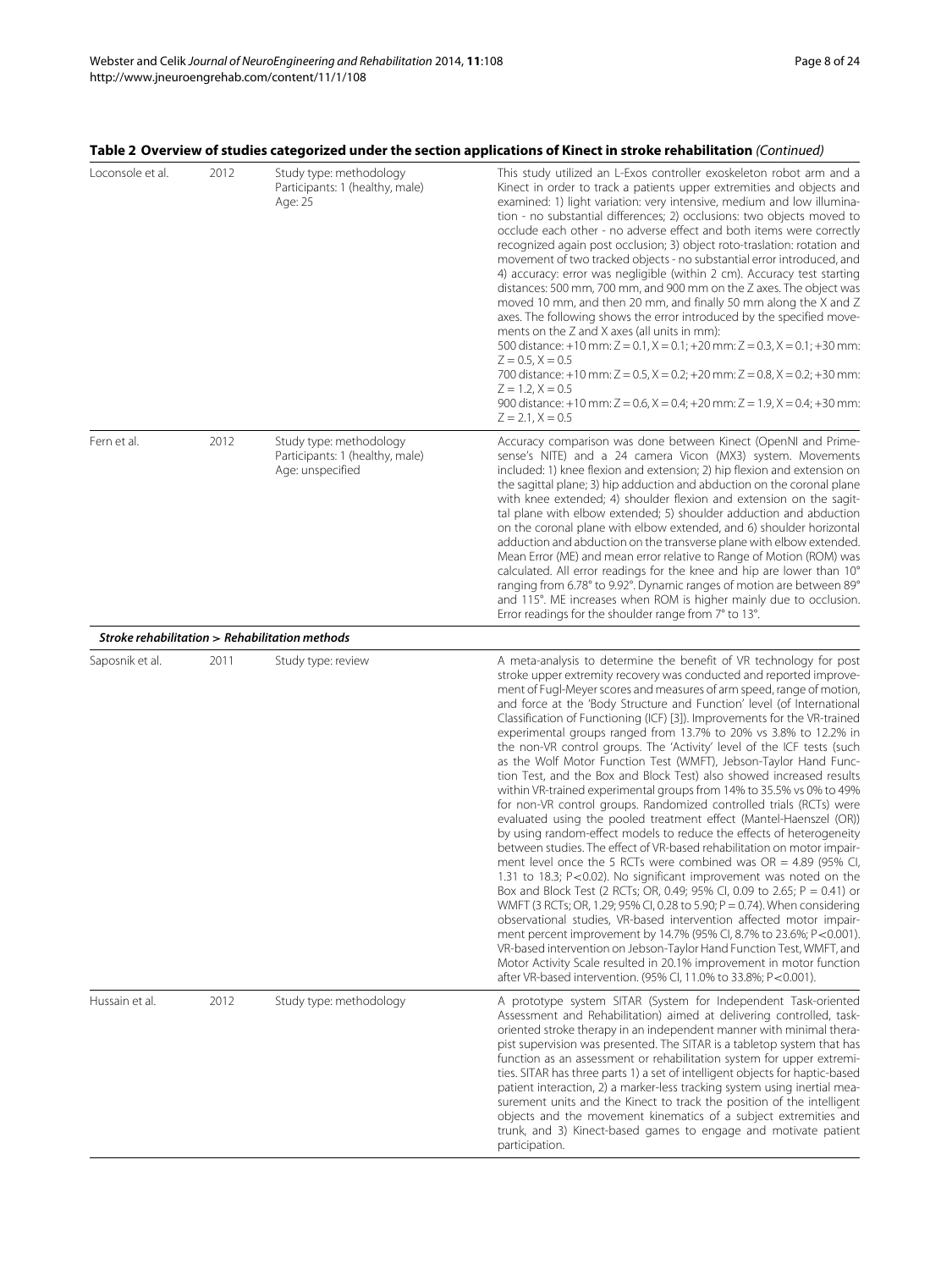|                    |      |                                                                                                                                                                               | Table 2 Overview of studies categorized under the section applications of Kinect in stroke rehabilitation (Continued)                                                                                                                                                                                                                                                                                                                                                                                                                                                                                                                                                                                                                                                                                                                                                                                                                                                                                                                                                                                                                                                                                                                                                                                                                                                                                                                                             |  |
|--------------------|------|-------------------------------------------------------------------------------------------------------------------------------------------------------------------------------|-------------------------------------------------------------------------------------------------------------------------------------------------------------------------------------------------------------------------------------------------------------------------------------------------------------------------------------------------------------------------------------------------------------------------------------------------------------------------------------------------------------------------------------------------------------------------------------------------------------------------------------------------------------------------------------------------------------------------------------------------------------------------------------------------------------------------------------------------------------------------------------------------------------------------------------------------------------------------------------------------------------------------------------------------------------------------------------------------------------------------------------------------------------------------------------------------------------------------------------------------------------------------------------------------------------------------------------------------------------------------------------------------------------------------------------------------------------------|--|
| Bo et al.          | 2011 | Study type: methodology<br>Participants: unspecified (healthy)<br>Age: unspecified                                                                                            | Study proposed a system which utilized a fusion of Kinect and inertial<br>measurement units (IMU) of gyrometers and accelerometers. Using only<br>IMU sensors, individual errors occur in both gyrometers (accumulated<br>error due to bias) and accelerometers (noise and inertial acceleration<br>peaks). Data was significantly more aligned when a fusion of Kinect and<br>the IMU sensors was used via online calibration; however, the study did<br>not provide quantitative results analysis. A video of the experiment can<br>be found at http://www.lirmm.fr/~hayashibe/lMU/embc2011.wmv                                                                                                                                                                                                                                                                                                                                                                                                                                                                                                                                                                                                                                                                                                                                                                                                                                                                 |  |
| Shiratuddin et al. | 2012 | Study type: methodology                                                                                                                                                       | A framework for utilizing non-contact natural user interfaces for an inter-<br>active visuotactile 3D virtual environment system was presented in this<br>study. Utilizing the 3D environment of the Kinect may be an approach<br>which could more accurately stimulate the visual cortex and enable<br>more authentic rehabilitation feedback than the current 2D feedback<br>paradigm, ultimately leading to better outcomes.                                                                                                                                                                                                                                                                                                                                                                                                                                                                                                                                                                                                                                                                                                                                                                                                                                                                                                                                                                                                                                   |  |
| Yeh et al.         | 2012 | Study type: methodology                                                                                                                                                       | The main objective of the proposed system is to stimulate patient par-<br>ticipation in upper limb rehabilitation activities. This is accomplished<br>through various manipulations of a virtual ball that a patient interacts<br>with through control of a Kinect-generated skeleton. In order to target<br>the rehabilitation exercises for clinical purposes, a therapist can control<br>parameters related to the ball (e.g. speed and size).                                                                                                                                                                                                                                                                                                                                                                                                                                                                                                                                                                                                                                                                                                                                                                                                                                                                                                                                                                                                                 |  |
| Da Gama et al.     | 2012 | Study type: methodology<br>Participants: 10 (3 physiotherapy<br>professionals, 4 healthy adults, and<br>3 elderly subjects of unspecified<br>sex.)<br>Age: unspecified        | The system introduced in this study focused on the guidance and cor-<br>rection of participant movements during motor rehabilitation therapies.<br>The study focused on shoulder abduction using the following require-<br>ments: 1) shoulder abduction (angle $>= 90^{\circ}$ ); 2) elbow angle $>= 160^{\circ}$ ;<br>3) angle between the arm and frontal vector plane of $>= 80^\circ$ and $<=$<br>100°; 4) right and left shoulder height (Y coordinate) must be similar<br>(for trunk compensation detection); 5) actual shoulder abduction angle<br>must be higher than it was before; 6) return to starting position.<br>Study examined 50 'correct' movements (e.g. fulfilling all the former<br>requirements) with participant standing, seated, and positioned at dif-<br>ferent angles in respect to the Kinect sensor. All 50 of these 'correct'<br>movements were recognized as correct to the system. 60 unspecified<br>'incorrect' exercises (e.g. not fulfilling all the former requirements) were<br>also performed and recognized as incorrect by the system - including<br>postural compensation.<br>The participants also completed a Likert-scale questionnaire to assess<br>the negative aspects of the system $(5 = as strongly agree)$ : size of let-<br>ters (2.77), information clarity (3.75), and stimulus (3.47). The positive<br>reported aspects were: user satisfaction (4.67), motivation (4.67), the<br>system easiness (4.64). |  |
| Pastor et al.      | 2012 | Study type: research<br>Participants: 1 (stroke, female)<br>Age: 46                                                                                                           | Gameplay involves sliding the impaired limb on top of a transparent<br>support in an attempt to hit various targets. The patients range of<br>motion did not show any statistically significant change before and after<br>system use: Fugl-Meyer score before = $16$ ; after = $16$ . The patient's score<br>in game steadily increased during the study; however, the authors note<br>that while the game's score is proportional to the arm's movement<br>speed, it does not necessarily correspond to motor recovery.                                                                                                                                                                                                                                                                                                                                                                                                                                                                                                                                                                                                                                                                                                                                                                                                                                                                                                                                         |  |
| Frisoli et al.     | 2012 | Study type: research<br>Participants: 7 (m = 6, f = 1, three<br>healthy volunteers, 4 chronic stroke<br>patients)<br>Age: healthy = 27 ( $\pm$ 7), stroke =<br>$64.5(\pm 13)$ | This study presented a Kinect-based, multimodal architecture for a<br>brain-controlled interface-driven robotic upper-limb exoskeleton with<br>a goal of providing active assistance during reaching tasks for stroke<br>rehabilitation. The individual and aggregated performance of the SVM<br>classifier in both trainings of visual condition only, and robot-assisted<br>sessions were examined. The reported performance was based on the<br>offline evaluation of the SVM classifier on the training set. Averaged Cor-<br>rect Classification Rate (%), Healthy subject (H), Stroke patient (P), All (A):<br>Visual:<br>$H = 88.1(\pm 5.9)$ ; P = 91.9( $\pm$ 9.3); A = 88.2( $\pm$ 10.4)<br>Robot:<br>$H = 81.2(\pm 13.6)$ ; P = 90.4( $\pm$ 4.9); A = 89.4( $\pm$ 5.0)<br>All:<br>$H = 86.4(\pm 8.3); P = 91.1(\pm 6.9); A = 88.8(\pm 7.9)$                                                                                                                                                                                                                                                                                                                                                                                                                                                                                                                                                                                                             |  |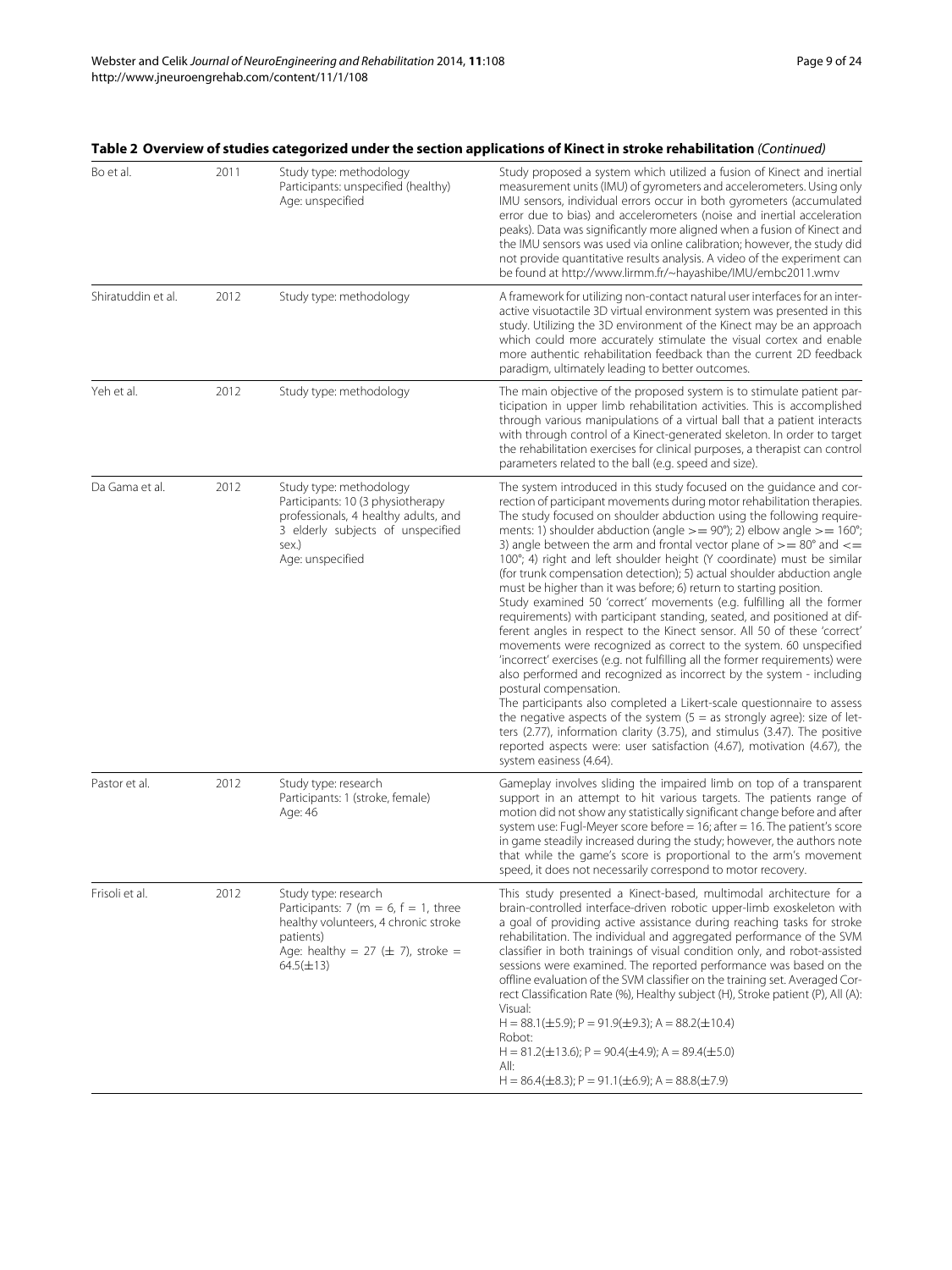# **Table 2 Overview of studies categorized under the section applications of Kinect in stroke rehabilitation** *(Continued)*

| Stroke rehabilitation > Kinect gaming |      |                                                                                                                                                                                                                                       |                                                                                                                                                                                                                                                                                                                                                                                                                                                                                                                                                                                                                                                                                                                                              |
|---------------------------------------|------|---------------------------------------------------------------------------------------------------------------------------------------------------------------------------------------------------------------------------------------|----------------------------------------------------------------------------------------------------------------------------------------------------------------------------------------------------------------------------------------------------------------------------------------------------------------------------------------------------------------------------------------------------------------------------------------------------------------------------------------------------------------------------------------------------------------------------------------------------------------------------------------------------------------------------------------------------------------------------------------------|
| Borghese et al.                       | 2012 | Study type: methodology<br>Participants: unspecified<br>Age: unspecified                                                                                                                                                              | Authors state that the system enables quantitative and qualitative exer-<br>cise evaluation and automatic game-play level adaptation. Presents two<br>serious minigames: Animal Feeder and Fruit catcher. Animal Feeder<br>offers training for dual tasks management (i.e. using both arms simul-<br>taneously for different purposes), and In Fruit Catcher the patient is<br>required to utilize reaching and weight shift without movement of the<br>feet. Also, inappropriate movements issue a warning to the player or, in<br>extreme cases, abort the task when detected as unsafe.                                                                                                                                                   |
| Huang et al.                          | 2011 | Study type: methodology                                                                                                                                                                                                               | A prototype of a serious game based off Jewel Mine using a Smart Glove<br>that would enable participants to actually reach out and grasp target<br>gems, which are located in a semi-circle above a virtual avatar, and place<br>the gems into a receptacle instead of just touching the gems for collec-<br>tion. This combination would enable concurrent hand and upper limb<br>rehabilitation in one serious game.                                                                                                                                                                                                                                                                                                                       |
| Lange et al.                          | 2011 | Study type: methodology<br>Participants: 23 (m = 19, $f = 4$ )<br>Participants consisted of those with<br>balance issues related to Stroke<br>$(n = 10)$ , TBI $(n = 4)$ and SCI $(n = 9)$<br>and 10 clinicians ( $m = 4$ , $f = 6$ ) | The study presented and discussed three potential applications of the<br>Kinect. 1) virtual environments, 2) gesture controlled PC games, and 3) a<br>game developed to target specific movements for rehabilitation. A pro-<br>totype balance-based reaching game was developed based on Jewel<br>Mine; however, only anecdotal qualitative data was presented in that<br>patients had reported that the games were challenging and fun, and<br>they would be likely to use the technology within the clinic and home<br>settings if given the option. Clinicians also expressed excitement about<br>the use of this type of technology within the clinical setting.                                                                        |
| Pirovano et al.                       | 2012 | Study type: methodology                                                                                                                                                                                                               | A low-cost game-oriented platform for patients who would benefit<br>greatly from intensive rehabilitation at home. The system proposed<br>would allow for the patient to continue beneficial physician-controlled<br>rehabilitation exercises through remote monitoring and difficulty<br>adjustments as well as a Bayesian-based adaptation schema for auto-<br>matic game-based difficulty level adjustments.                                                                                                                                                                                                                                                                                                                              |
| Saini et al.                          | 2012 | Study type: methodology                                                                                                                                                                                                               | The study presented a low-cost game framework for stroke rehabilita-<br>tion. This program's goal is to increase patients' motivation for therapy,<br>and also to study the effects of Kinect-based gaming on hand and leg<br>rehabilitation. Also, game design principles for hand and leg rehabili-<br>tation for improving the efficacy of stroke exercise was presented. The<br>proposed framework provides angle based limb representation during<br>exercise to ensure exercises are conducted in a correct biomechanical<br>direction angle lessening the chance of reinjury.                                                                                                                                                         |
| Sadihov et al.                        | 2013 | Study type: methodology<br>Participants: unspecified amount of<br>therapists and stroke patients with<br>slight impairment.<br>Age: unspecified                                                                                       | Based on the Kinect-based haptic glove algorithms discussed, three<br>rehabilitation game applications were developed: 1) a table wiping<br>game; 2) a meteor deflection game, and 3) a rope pulling game. The<br>table wiping game consists of an avatar-hand used to wipe stains from a<br>table with different vibration patterns being initiated in the worn haptic<br>glove based on the participant's movements. In the rope pulling game,<br>the participant's virtual hand is able to grab and pull a colorful rope<br>which can be modified for various feels through different force thresh-<br>olds and feedback types. The meteor Game allows the player to deflect<br>falling meteors from smashing into a virtual village.     |
| Lange et al.                          | 2011 | Study type: methodology<br>Participants: 20 (m = 17, $f = 4$ )<br>(stroke, TBI, SCI)<br>Age: unspecified                                                                                                                              | This study presents a system prototype to assess an interactive game-<br>based rehabilitation tool for balance training of adults with neurological<br>injury and was based off the previously developed Jewel Mine game.<br>A series of interviews with clinicians, researchers and patients suffering<br>from neurological conditions impacting balance was used. Preliminary<br>testing took place in an informal setting and reported results were<br>limited to qualitative data about user perceptions of the technology,<br>motivation to use the technology, and the enjoyment level of the sys-<br>tem with no quantitative data presented. The authors note that in<br>general participants found the system usable and enjoyable. |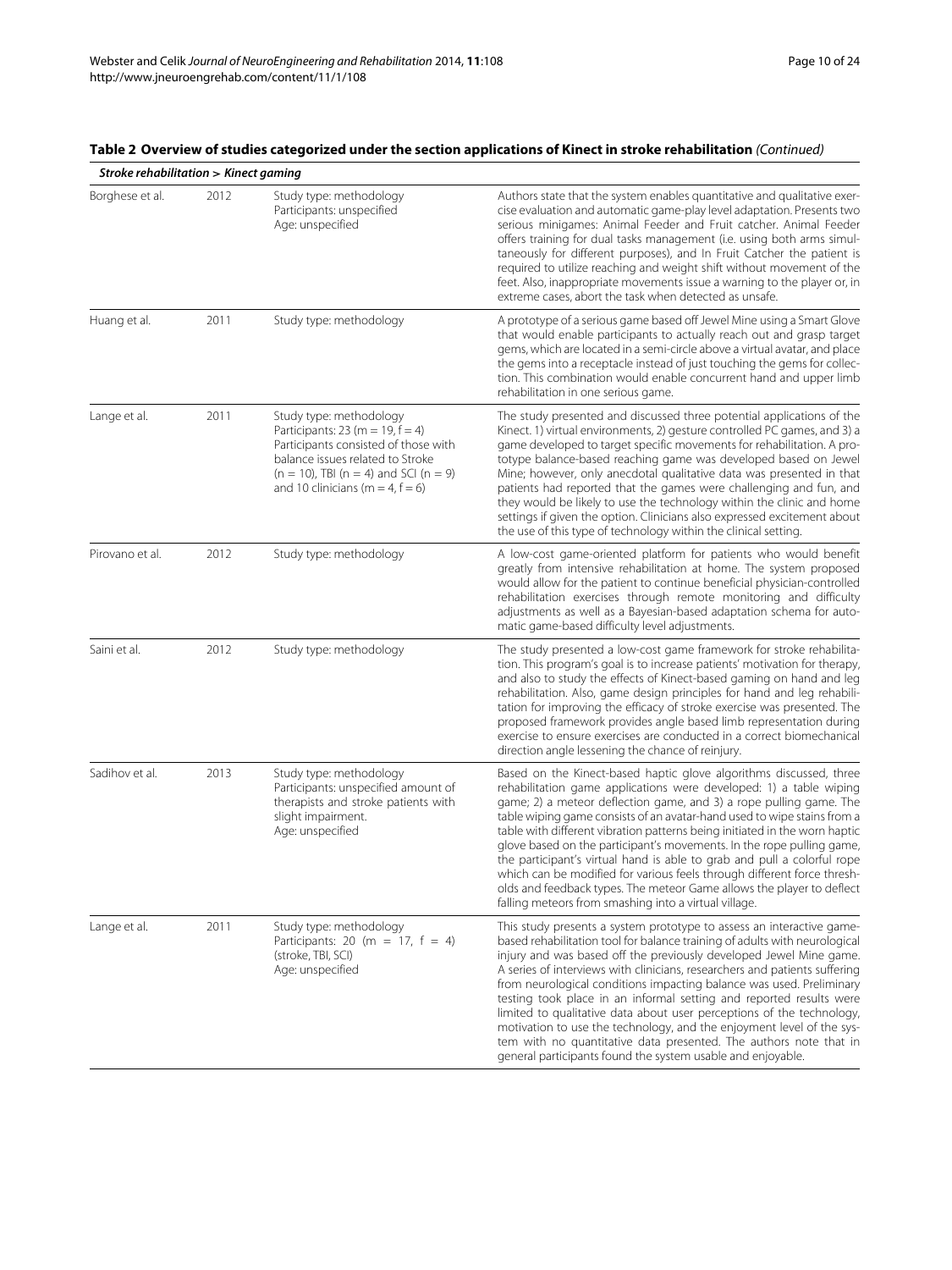| Jiang et al.   | 2012 | Study type: research<br>Participants: 3 (upper extremity<br>impairment, $m = 2$ , $f = 1$ )<br>Age: unspecified | This study presents the following heuristics on selecting gesture pat-<br>terns for patients with upper extremity impairments based off inter-<br>views with subjects with upper extremity impairments and subsequent<br>Borg scale rankings regarding potential movements. The quidelines<br>for gestures selection reported is as follows and were derived using a<br>human-based approach which constructs the gesture lexicon based on<br>studying how potential users interact with each other rather than what<br>would be easy for the system to recognize: (1) Select gestures that do<br>not strain the muscles; (2) Select gestures that do not require much<br>outward elbow joint extension; (3) Select gestures that do not require<br>much outward shoulder joint extension; (4) Select gestures that avoid<br>outer positions; (5) Select dynamic gestures instead of static gestures;<br>(6) Select vertical plane gestures where hands' extension is avoided; (7)<br>Relaxed neutral position is in the middle between outer positions, and<br>(8) Select gestures that do not require wrist joint extension caused by<br>hand rotation. |
|----------------|------|-----------------------------------------------------------------------------------------------------------------|-----------------------------------------------------------------------------------------------------------------------------------------------------------------------------------------------------------------------------------------------------------------------------------------------------------------------------------------------------------------------------------------------------------------------------------------------------------------------------------------------------------------------------------------------------------------------------------------------------------------------------------------------------------------------------------------------------------------------------------------------------------------------------------------------------------------------------------------------------------------------------------------------------------------------------------------------------------------------------------------------------------------------------------------------------------------------------------------------------------------------------------------------------------|
| Llorens et al. | 2012 | Study type: research<br>Participants: $15(m = 8, f = 7)$<br>Age: 51.87(±15.57)                                  | A Kinect-based stepping exercise game for clinical effectiveness. In<br>this study an exergame was created with an objective of stepping on<br>randomly rising objects that emerged from the floor surrounding the<br>patient. Each participant underwent twenty 45-minute training sessions,<br>which consisted of six 6-minute repetitions with a one minute resting<br>time between repetitions. Each participant completed at least (max 5)<br>sessions per week. Assessment was with the Berg balance scale (BBS)<br>[4]; The balance subscale of the Tinetti performance oriented mobility<br>assessment (POBMAb) [5], and the Brunnel balance assessment (BBA)<br>[6]. Assessment was completed at the beginning with an initial assess-<br>ment (IA), the end with a final assessment (FA), and 1 month after<br>completion with a final update assessment (FUA). The experimental<br>results demonstrated that virtual training significantly improved time<br>scales in balance recovery for stroke patients.<br>For detailed BBS, POBMAb, and BBA results please see Table two on<br>page 111 of the study.                                    |

| Table 2 Overview of studies categorized under the section applications of Kinect in stroke rehabilitation (Continued) |  |  |  |
|-----------------------------------------------------------------------------------------------------------------------|--|--|--|
|-----------------------------------------------------------------------------------------------------------------------|--|--|--|

and stroke rehabilitation and conducted within one of the subfields presented in the previous section, and also in Figure [1,](#page-1-0) were included in this review.

# **Exclusion criteria**

As the volume of literature regarding the usage of the Kinect in the fields of interest was not anticipated to be extraordinarily large, but instead not yet aggregated, exclusion criteria for this review was minimal: studies which did not go through a peer-review process for publication or were published in a non-English language, were not directly or indirectly related to elderly care or stroke rehabilitation, or were out of the scope of the subfields mentioned previously, and also in Figure [1,](#page-1-0) were excluded from the review.

#### **Information databases & search methodology**

The following electronic bibliographic databases were searched: IEEE/IET Electronic Library, PubMed, ACM Digital Library, Computer Science Index, Safari Tech Books Online, and ISI Web of Science. Articles were located using the keyword *kinect* and derived combination sets of the following: *stroke, rehabilitation, gesture, posture, clinical, geriatrics, elderly, ageing, aged, alert, fall, gait, exergame*, and *serious game*. No date range or other limits were imposed during the search. Titles and

abstracts of all articles were scanned for relevance and a complete list of possible inclusions was compiled with citation information retained in a LaTeX bibliography file. All relevant papers were then closely examined and if a tagged journal paper was deemed a more complete study of a tagged conference paper, the journal version was included and the conference version was discarded. The literature review was concluded on August 1st, 2013.

# **Data collection and presentation**

As the topic of this review spans two overarching categories including multiple, not directly inter-related subcategories, data was collected, and is presented, on a by-topic basis through included charts and graphs as well as in-line text.

#### **Contingency bias**

Initially, we planned to assess study quality with the Downs and Black check-list [\[47\]](#page-22-1); however, based on the observation that current systems developed utilizing the Kinect are often at an immature 'proof of concept' state, this approach was deemed unfruitful. As the Kinect is a newly emerging care and rehabilitation tool, discussing the possibility of various biases within individual papers was determined to be out of the scope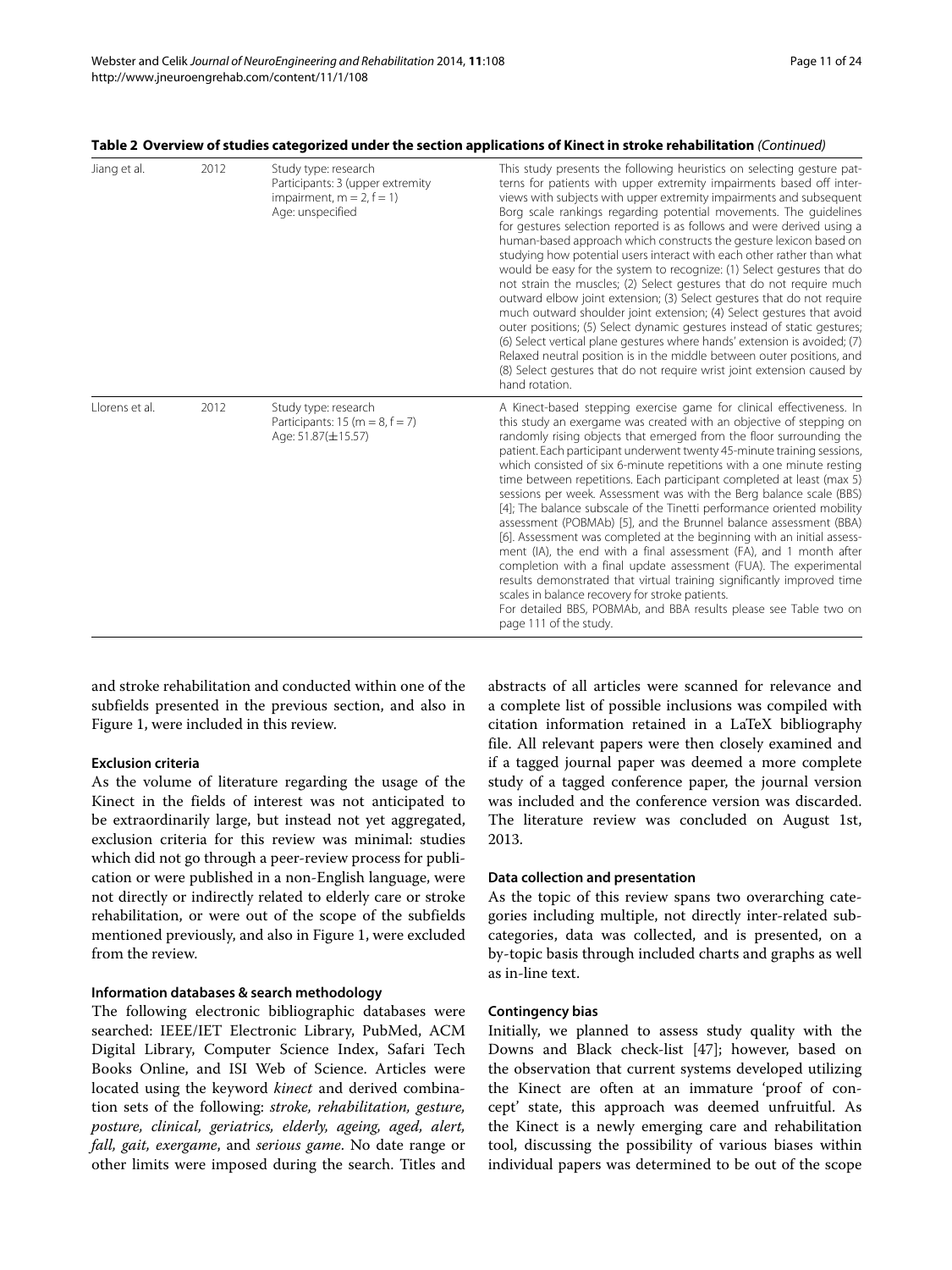of this survey. To this end, all within-scope peer-reviewed studies, including unverified and/or only anecdotally supported, are included in this review.

# **Results**

Figure [2](#page-12-0) summarizes stages of article search and the inclusion/exclusion process. 948 records were located through a search utilizing the methods described in the previous section. An additional 7 records were located by manual searches of relevant research laboratory websites. As the keyword set used was generalized with a large overlap between paper topic areas (e.g. a reference to 'ageing' typically would return papers relevant to both elderly care and stroke rehabilitation) a large percentage of initially located papers were duplicates ( $\approx$ 48%). After removal of duplicate papers, 461 records remained. Of these records, 378 were excluded for relevancy issues deduced from titles and abstracts. For example, searching for "Kinect AND stroke" returned publications from a variety of sub-fields unrelated to this review, such as, controller-free exploration of medical image data. 83 full-text articles were then examined and resulted in 35 more exclusions for the following reasons: references to the Kinect was included only in future work, only reference to the Kinect was in citation information, paper was not directly or indirectly related to either elderly care or stroke rehabilitation, paper was not peer reviewed, and/or a more recent and comprehensive version of the study was located in a journal publication. The remaining 50 studies met all criteria of inclusion and an overview of bibliographical information content and main results of all studies are provided in Table [1](#page-2-0) and Table [2.](#page-6-0) To extend the utility of these tables to the reader, each study is categorized as a research, methodology or review paper. In addition to the study type, tables summarize the outcome measures, key findings and human subject demographics (if applicable) of each study.

# **Kinect applications in elderly care**

In this section we provide a review of applications of Kinect in elderly care grouped under two categories: 1) Fall Detection and 2) Fall Risk Reduction. Technologically advanced alert support systems are a potential avenue of assistance for the independently living elderly person, and these systems could also then be leveraged to produce affordable in-home telerehabilitation methods of care [\[48\]](#page-22-2). With falls being a main cause of injury and mortality for the elderly [\[7](#page-21-2)[-17](#page-21-3)[,49\]](#page-22-3) development of robust, affordable, and widely dispersible in-home **fall detection** and **risk reduction** alert systems is needed and there is significant interest in applications of Kinect to address this need. We refer the reader to Table [1](#page-2-0) for a more detailed summary of the studies covered in this section.

#### <span id="page-11-0"></span>**Fall detection**

Fall detection has traditionally relied on one or more technologies of panic buttons, audio sensors, physically worn accelerometers or gyroscopes, and/or 2D video capture. Each of these systems comes with inherent limitations: patients with various cognitive deficiencies may be unable to successfully utilize panic buttons, audio sensors are easily overloaded with background noise interference of televisions or music, physically worn devices are cumbersome and wearing them is easily forgotten, and performance of 2D video capture systems significantly degrade in shadow filled or light-less environments [\[18\]](#page-21-4). The creation of 3D Red-Green-Blue-Depth (RGBD) cameras is leading to the development of novel alert support system prototypes striving to overcome these previous limitations as well as to enable anonymous privacy preserving fall detection [\[19,](#page-21-19)[50\]](#page-22-4). While the added depth field measurement of the Kinect allows for enhancements in previously employed fall detection methods, conclusive evidence of significant improvement in generalized fall detection performance compared to current strategies has yet to be demonstrated. Current studies utilizing the Kinect have been limited to mostly clean environments lacking basic occlusion, and while the results are generally positive, it should be noted that detecting authentic fall occurrences in occluded home environments is a significantly more challenging goal. The Kinect's initial performance in fall detection remains in need of vindication by more extensive research.

As fall detection systems are typically employed in living environments, variables such as distance from the sensor and illumination are major challenges for current videobased strategies to overcome. Nevertheless, Zhang et al. [\[19\]](#page-21-19) presented a method of fall detection that continues to perform well in the lack of normal lighting as well as when the participant was beyond the range of depth sensing of the Kinect through RGB video and image processing methodologies. The reported rate of successful fall detection utilizing this method on simulated events performed by five participants was as high as 98%. Similarly, Lee et al. [\[20\]](#page-21-20) put forth an algorithm capable of monitoring in shadow filled or completely dark environments. This system used three unique features: bounding box ratios, normalized 2-D velocity variations from the centroids, and Kinect-gathered depth information in order to overcome the error introduced by shadows during moving object tracking. An overall accuracy of 97% with a minimal false positive rate of 2% was reported when applying the system to an unspecified ground-truth dataset.

Another current trend of research in RGBD camerabased fall detection support systems is the development of robust systems that can perform unthwarted by occlusion caused by static or mobile scenery. The following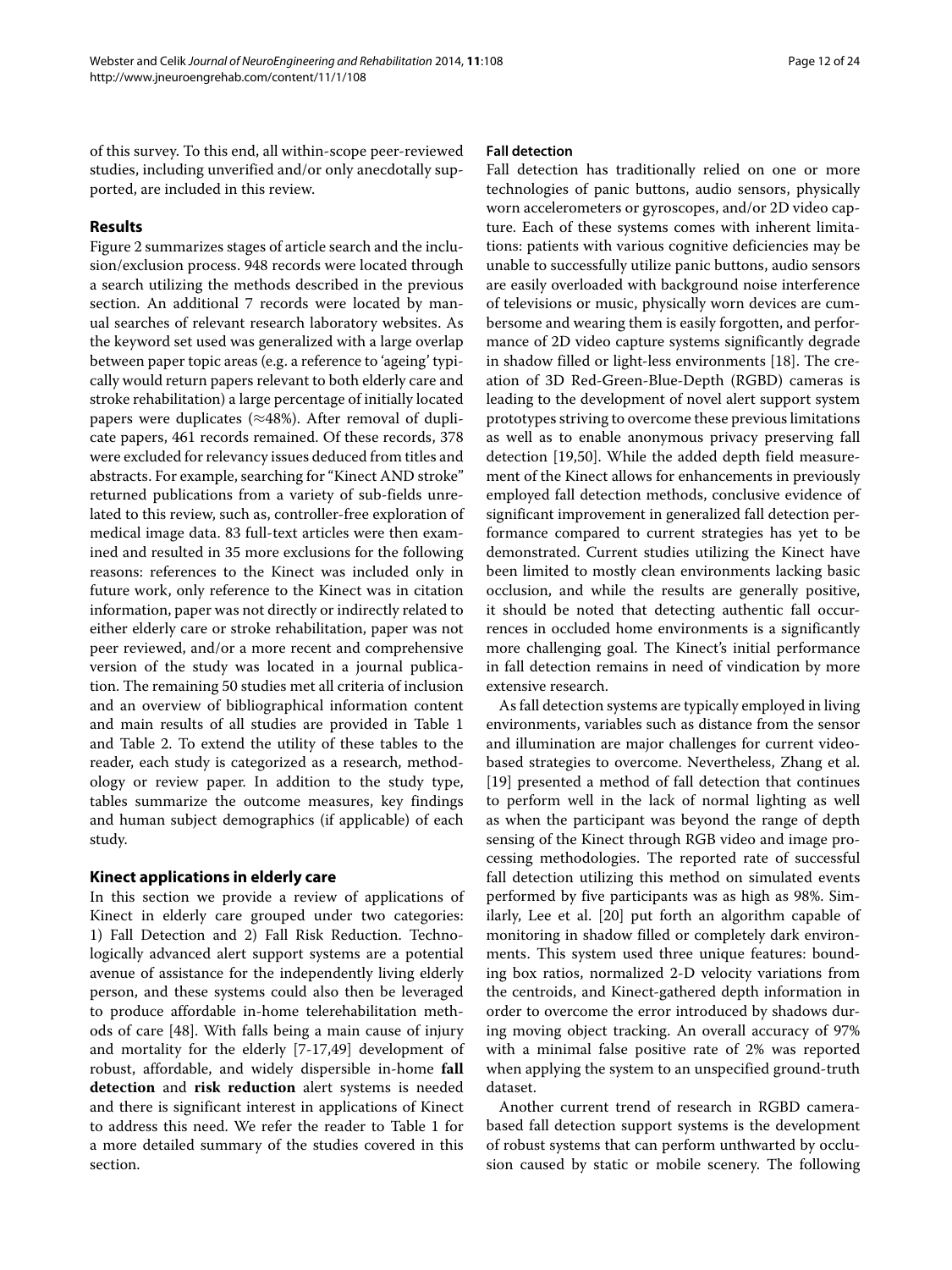

<span id="page-12-0"></span>three methods aim to overcome this pitfall by utilizing a 3D bounding box, pre-occlusion velocity data analysis for falls which end in an occluded state, and the orientation of a participant's derived "spine" in respect to a ground plane.

First, Mastorakis and Makris's [\[21\]](#page-21-21) bounding box method utilized a participant's width, height and depth instead of a more standard method of skeletization; calculations derived from a center of mass; or specific measurements of predetermined body points. This approach enabled the system to function fully, without data pertaining scene objects; however, one drawback to this system is that it does not differentiate between bounding boxes created for valid participants and those created for scene objects. If an object falls over, a false positive will occur.

The second method was developed by Rougier et al. [\[22\]](#page-21-5) and utilized two forms of data: centroid height relative to floor level and the velocity of a moving body. This method allowed for fall detection through use of the former method when there are no significant occlusions, and through utilization of the latter method when the subject is fully occluded after a fall.

The third method, presented by Planinc et al. [\[18\]](#page-21-4), is a fall detection system that relied on a calculation of a participant's "spine," and its orientation with respect to the ground plane. This "spine" is not directly related to the physiological spine, but instead is derived from an analysis of full-body 3D data collected with a Kinect. It can then be assumed that scenarios where this spine rapidly transforms from a state of perpendicular to the ground plane to parallel, and does not return to perpendicular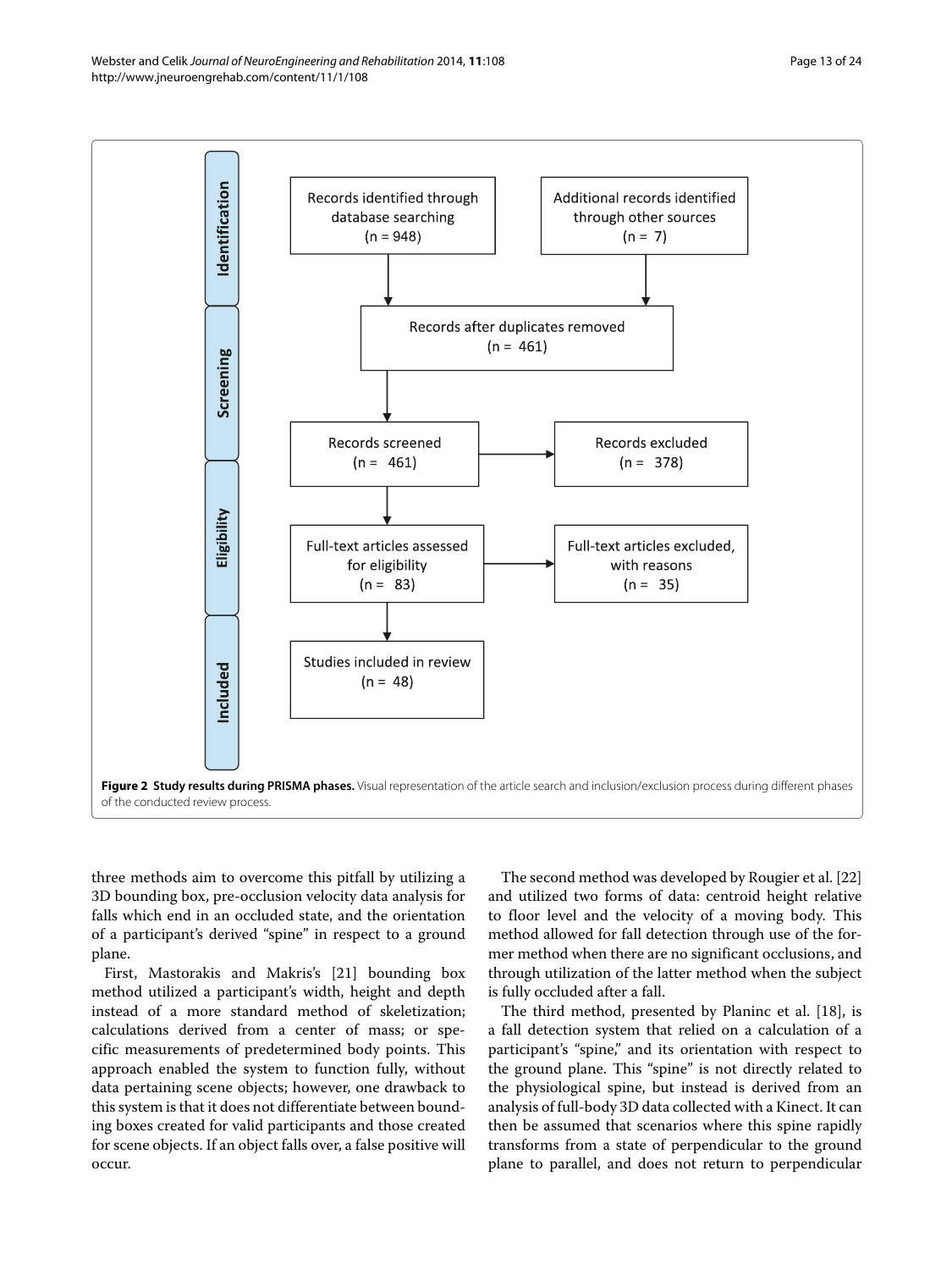within a specified amount of time, can be considered as a potential fall event.

# <span id="page-13-1"></span>**Fall risk reduction**

<span id="page-13-0"></span>Creation of successful algorithms to directly analyze and predict fall potential through real-time Kinect-based systems is a tantalizing, and potentially possible, idea; however, to date, no direct fall prevention algorithms have yet been demonstrated. The existing studies along this line of research are comprised mainly of gait assessment and pre-emptive in-home fall-prevention training exercises, and while gait-based and pre-emptive exercise methods are, at best, only indirectly related to true fall prevention methodologies, they nonetheless have strong potential to contribute to the enabling of accurate fall detection and prevention in the future.

# *Gait assessment to reduce fall events*

The studies in this section represent differing approaches in current Kinect-based automated gait assessment methodology research. Stone and Skubic [\[23](#page-21-6)[,24\]](#page-21-22) conducted a comparison of the Kinect with a ground-truth Vicon system. Gabel et al. [\[25\]](#page-21-23) and Parajuli et al. [\[26\]](#page-21-7) each separately demonstrated that a wide range of fullbody biomechanical parameters, such as core posture or angular velocities of limbs, were accurately acquirable using The Kinect. Stone and Skubic [\[23](#page-21-6)[,24\]](#page-21-22) also performed a successful real-world pilot study of their automated gait analysis system in a functional assisted living facility.

Stone and Skubic [\[24\]](#page-21-22) collected and compared gait related data using the Kinect, a dual web-camera system, and a ground-truth Vicon motion capture system. Not only was the Kinect reported to have sufficient accuracy for clinical gait assessment, it provided significant improvements in foreground capture and overall computational requirements when compared to the low-cost web camera system.

Gabel et al. [\[25\]](#page-21-23) developed a method of full body gait analysis through the use of Kinect-based data and a multiple additive regression tree algorithm [\[51,](#page-22-5)[52\]](#page-22-6). The system monitored the time of the stride, stance, and swing phases of a gait cycle, as well as angular velocities of arm movements; however, measurements of lower limb angular velocities and core posture were also noted to be possible. Prediction of kinematic measurements using these algorithms resulted in a difference of stride measurements between the two systems of 35–71 ms and a correlation coefficient of angular velocity readings between the Kinect and a gyroscope of greater than 0.91 for both arms. Furthering these findings, Parajuli et al. [\[26\]](#page-21-7) demonstrated that variables of Kinect-based posture and gait recognition can also be accurately acquired (up to 99%) through the use of the specific biomechanic and algorithmic parameters of: height/shoulder width, arms' coordinates, and c-support vector machine scaling (for an optimal hyper-plane [\[53\]](#page-22-7)).

Translating Kinect-based gait assessment application from only system accuracy and biomechanic parameter readings to real-world applications, Stone and Skubic [\[23\]](#page-21-6) developed a system which yielded the simultaneous creation of accurate, autonomous daily in-home gait data profiles of multiple residents of an assisted living facility. These profiles were then examined and reported as containing sufficient parameters for diagnostic use.

#### **Limitations of Kinect-based elderly care**

As the Kinect is a relatively new piece of hardware, establishing the limitations of the sensor within specific application scenarios is an ongoing process. Nevertheless, we provide a list of current limitations of Kinect that we noted based on our review of applications in elderly care systems.

- 1. Current Kinect-based fall risk reduction strategies are derived from gait-based, early intervention methodologies and thus are only indirectly related to true fall prevention which would require some form of feedback prior to a detected potential fall event.
- 2. Occlusion in fall detection algorithms, while partially accounted for through the methodologies of the various systems discussed, is still a major challenge inherent in Kinect-based fall detection systems. Current strategies focus on a subject who stands, sits, and falls in an ideal location of the Kinect's field of vision, while authentic falls in realistic home environment conditions are more varied, therefore the current results should not be taken as normative.
- 3. The Kinect sensor must be fixed to a specific location and has a range of capture of roughly ten meters. This limitation dictates that fall events must occur directly in front of the sensor's physical location. While it has been noted that a strategically placed array of Kinect sensors could mitigate this limitation [\[32,](#page-21-9)[54\]](#page-22-8), a system utilizing this methodology has not yet been implemented and evaluated.
- 4. Without careful consideration of the opinions of a system's proposed user base, concerns regarding ubiquitous always-on video capture systems, such as the Kinect, may inhibit wide-scale system adoption. During the review, it was noted that research related to the reception of alert support systems is at an early phase, likely due to in-home hardware previously being cumbersome and expensive. With the Kinect having the potential to be widely disbursed in in-home setting monitoring systems, this avenue of research has become more viable and relevant [\[55-](#page-22-9)[57\]](#page-22-10).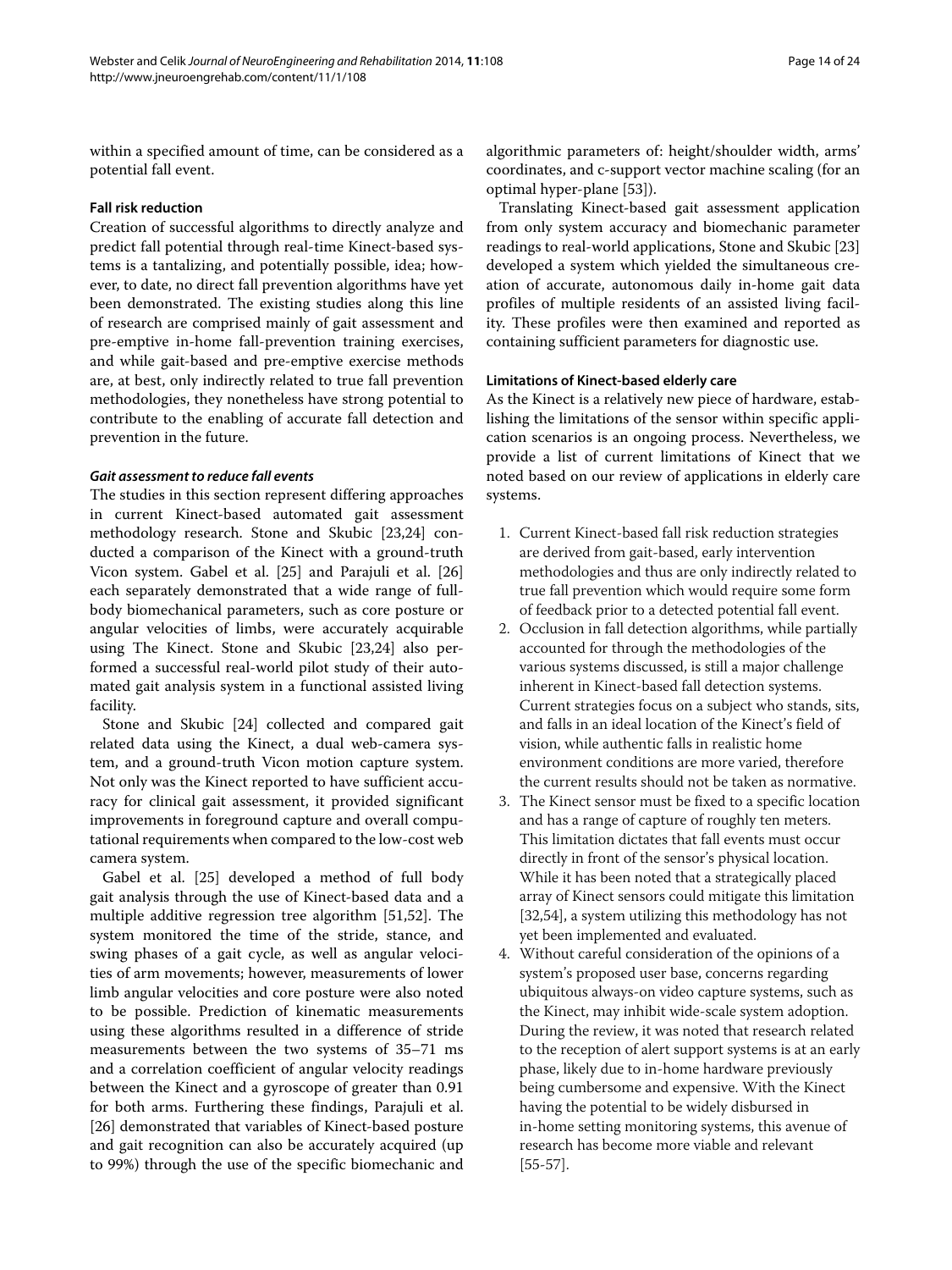### **Kinect applications in stroke rehabilitation**

In this section we provide a review of applications of Kinect in stroke rehabilitation grouped under 2 categories: 1) Evaluation of Kinect's Spatial Accuracy, and 2) Kinectbased Rehabilitation Methods. These categories follow the trend of the literature to first evaluate the Kinect sensor as a clinically viable tool for rehabilitation. Motor function rehabilitation for stroke patients typically aims to strengthen and retrain muscles to rejuvenate debilitated functions, but inadequate completion of rehabilitation exercises drastically reduces the potential outcome of overall motor recovery. These exercises are often unpleasant and/or painful leading to patients' tolerance for exercise to decrease as indicated by Dobkin et al. [\[58\]](#page-22-11). Lange et al. [\[59\]](#page-22-12) noted that decreased tolerance or motivation often lead to intentional and unintentional 'cheating' or, in the worst case scenario, avoidance of rehabilitation exercises altogether. The Kinect may contain the potential to overcome these barriers to in-home stroke rehabilitation as an engaging and accurate markerless motion capture tool and controller interface; however, a functional foundation of Kinect-based rehabilitation potential needs to be established focusing on the underlying strategies of rehabilitation schemas rather than the placating effects offered by serious games. We refer the reader to Table [2](#page-6-0) for a more detailed and comprehensive summary of articles focusing on Kinect-based stroke rehabilitation.

#### <span id="page-14-0"></span>**Evaluation of Kinect's spatial accuracy**

Advances in the field of gesture controlled user interfaces have only recently erupted in popularity and functionality due to the development of new, affordable computer vision technology. Historically, a majority of research in gesture controlled virtual reality interfaces has been focused on upper limb rehabilitation [\[60\]](#page-22-13), usually utilizing hand gestures that required various bulky and impractical designs [\[61](#page-22-14)[,62\]](#page-22-15). With ubiquitous computing hardware advances, such as the Kinect, current research is rapidly migrating toward a more compact and direct human communication method of gestures and gesture patterns. Through these advances, the advantages virtual reality systems have previously shown to offer in a clinical setting and novel home-based stroke rehabilitation paradigms, are becoming feasible. However, before Kinect-based motion capture systems can be deemed useful, the spatial accuracy and resolution of the heart of these systems-Kinect-gathered data-needs to be thoroughly examined.

The following studies focus on evaluating the accuracy of the Kinect, and when placed under scrutiny, the Kinect has been found, in general, to carry significant potential for a cost-effective motion capture system for rehabilitation. Chang et al. [\[27\]](#page-21-8) and Loconsole et al. [\[30\]](#page-21-24) specifically examined accuracy of Kinect in recording upper extremity movements, whereas a whole-body postural evaluation approach was taken by Clark et al. [\[28\]](#page-21-25), Fern et al. [\[31\]](#page-21-26), and Obdrzálek et al. [\[29\]](#page-21-27). Furthermore, in an attempt to remove the variability introduced through human subjects during accuracy evaluations, Pedro et al. [\[32\]](#page-21-9) utilized a robotic arm. As the volume of accuracy evaluation studies focusing on specific postures or scenarios is large, we refer the reader to Table [2](#page-6-0) for more detailed reports and accounts of these individual studies. In the remainder of this section, we provide a summary of most prevalent results of Kinect accuracy evaluation studies.

Research related to the Kinect's ability to accurately capture upper extremity movements is consistently reported as sufficient for clinical use with regards to the elbow and wrist joint tracking; however, mixed results have been reported for the shoulder. Loconsole et al. [\[30\]](#page-21-24) leveraged a setup containing real, rather than solely virtual, objects, and while some accuracy variation in all joint trajectories was noted depending on the object's distances on the Z axis (towards the object from the camera) and X axis (horizontal, sideways from the camera), all tests - including those for the shoulder joint trajectories - resulted in readings of within 2 cm of the correct/baseline values. This was reported as well within the limits of rehabilitation needs. Chang et al. [\[27\]](#page-21-8); however, observed acceptable wrist and elbow joint tracking, but the shoulder trajectory readings were found to be widely inconsistent. The authors attribute these inconsistencies to differing methods of motion capture and joint estimation between the ground-truth OptiTrack system and the Kinect. On the other hand, even with these inconsistencies, when participants were asked to utilize external rotation of the shoulder during game play, the system successfully identified all non-external rotation movements performed as incorrect.

Clark et al. [\[28\]](#page-21-25), Obdrzálek et al. [\[29\]](#page-21-27), and Fern et al. [\[31\]](#page-21-26) concluded that, in general, the Kinect has sufficient accuracy for the assessment of whole-body kinematics for postural control and diagnostic purposes. The notable issues of concern with regards to Kinect-based accuracy values between these three studies ultimately related to one of two things: self-occlusion errors (which can be caused by the angle between a participant and the sensor, specific movements such as placing a hand on one's lumbar spine, or when the scene contained non-participant objects such as wheelchairs or walkers) or proportional biases which, when observed, always occurred in complex embedded systems such as the pelvis, sternum or shoulders.

In order to simplify the method of verifying the Kinect's accuracy for rehabilitation and to avoid the influence of various errors introduced by human biomechanics, Pedro et al. [\[32\]](#page-21-9) utilized a 'points of interest' approach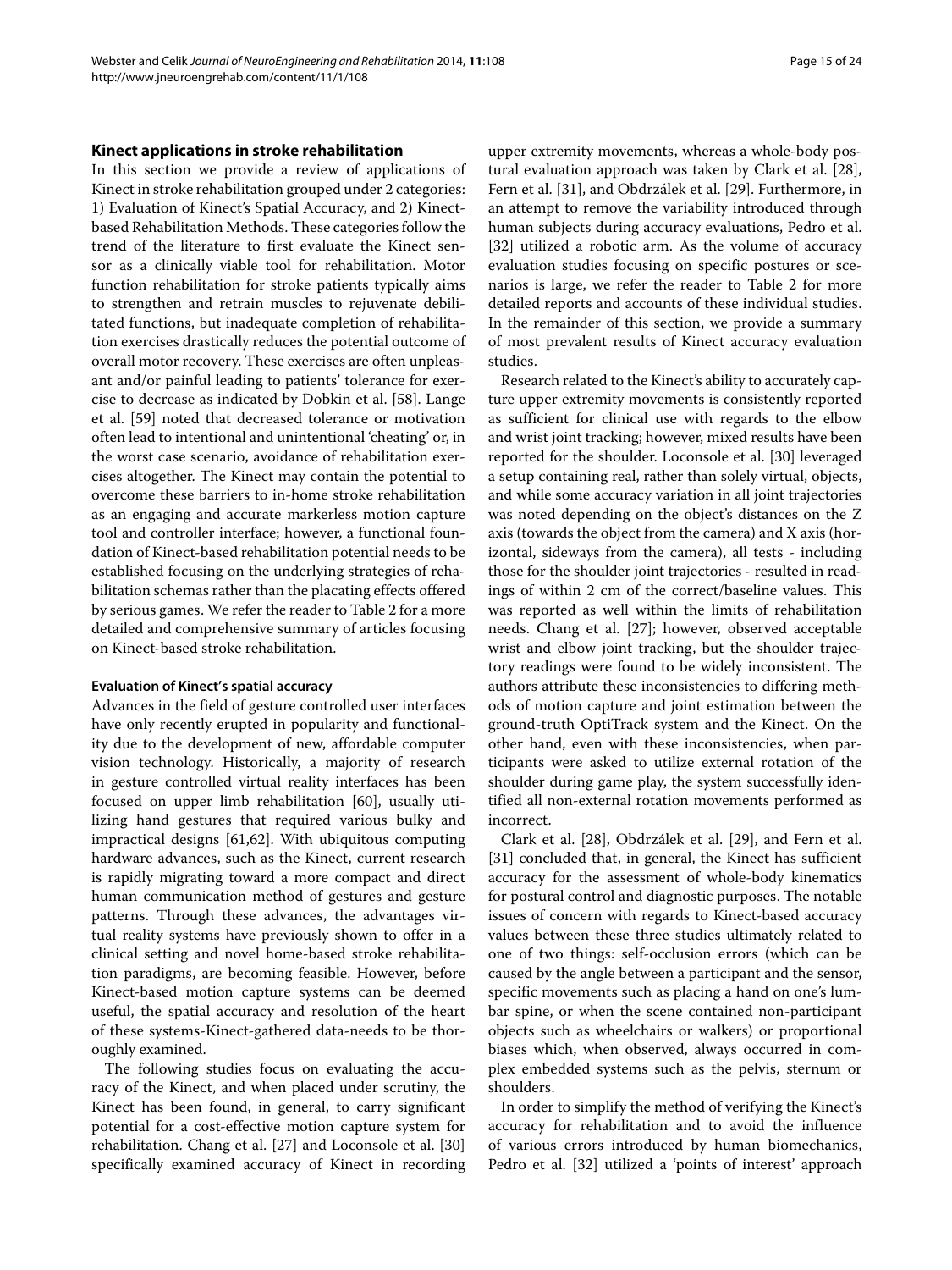rather than a whole-body kinematic analysis. Under this methodology, the Kinect readings had good repeatability in both X and Y axes, whereas repeatability worsened as the distance to the 'point of interest' (Z axis) increased. Data gathered in this study showed that the average of the standard deviation of spatial error increased quadratically with distance; however, even with this limitation it was noted that the Kinect retained a sufficient level of accuracy at manufacturer recommended distances for use in rehabilitation applications.

In an attempt to further improve accuracy of Kinect, including lessening occlusion error or enhancing fine motor control capture, the use of the Kinect together with various inertial sensors has sparked interest. Hussain et al. [\[63\]](#page-22-16) made use of Kinect-monitored manipulation of specially designed intelligent objects (i.e a can, a jar, and a key-like object embedded with inertial sensors) for fine motor control diagnostics of the hand and wrist. This allows for a virtual environment to monitor the location and kinematics of both the user and the objects manipulated by the user. A variety of hand-held objects very similar if not identical to those prototyped by Hussain et al. are utilized in current, widely used stroke impairment classification tests [\[64\]](#page-22-17). Data fusion systems of this type have the potential to enable low-cost home-based stroke impairment quantification tests for both gross and fine motor skills.

As noted by Obdrzálek et al. [\[29\]](#page-21-27), the Kinect does not perform well at skeletizing positions under significant participant occlusion, or non-participant object interference. When compensation for this deficiency is required for more specific applications, skeletization based on a fusion of Kinect-gathered and worn inertial sensor data show promise for accurate data collection. Bo et al. [\[65\]](#page-22-18) used inertial motion sensing units composed of 2-axis gyrometers, 3-axis accelerometers, and the Kinect (using Primesensor NITE Middleware) to support accurate Kinect-based data capture with significant occlusion-based error reduction. This error reduction was accomplished by utilizing Kinect readings, when available, as a method of inertial sensor calibration, and inertial sensor estimations when Kinect readings are unavailable due to occlusion.

#### <span id="page-15-0"></span>**Kinect-based rehabilitation methods**

The ultimate goals of validating Kinect's accuracy for rehabilitation are diagnostics (quantifying motor function improvement level of patients) and development of homebased rehabilitation protocols. In this section, we provide a summary of studies that focused on Kinect's applications to pursue these goals, and their results on provisionary physical and mental benefits.

Virtual reality-based rehabilitation offers a a highly interactive system with many documented benefits

specifically to stroke patients [\[66\]](#page-22-19), and a large variety of Kinect-based approaches of stroke rehabilitation have recently come to the forefront. From Da Gama et al. [\[67\]](#page-22-20) Pastor et al. [\[68\]](#page-22-21), and Yeh et al's [\[69\]](#page-22-22) virtual exercise guide and game-based rehabilitation systems, to Shiratuddin et al.'s [\[70\]](#page-22-23) interactive visuotactile 3D virtual environment, and Frisoli et al.'s [\[71\]](#page-22-24) multi-modal architecture for braincontrolled interface-driven robotic upper limb exoskeleton, there is a broad range of potential Kinect-based applications.

Promoting proper form/posture, repetition, and enjoyability of stroke-based impairment rehabilitation exercises support and foster motor recovery. Toward enabling proper form, Da Gama et al. [\[67\]](#page-22-20) developed a system which focuses on the guidance and correction of targeted upper extremity exercise movements. This system monitors and corrects inappropriate postural compensation, a common but discouraged strategy during stroke rehabilitation. Yeh et al. [\[69\]](#page-22-22) proposed a system that, through the manipulation of varied virtual balls, aims to entertain a patient who has to perform repetitive and what would otherwise be dull exercises. The enjoyability of a task is commonly linked in part to personal performance, and building on this premise, Pastor et al. [\[68\]](#page-22-21) presented a game-based system where the level of difficulty can be personalized to the patient's specific impairment-related needs through explicit/direct parameter adjustments or based on performance during game play.

Hints of various multidisciplinary directions Kinectbased research is expanding toward can be seen in the more intricate applications of the Kinect presented by Frisoli et al. [\[71\]](#page-22-24) and Shiratuddin et al. [\[70\]](#page-22-23). Frisoli et al. proposed a Kinect-based, multi-modal architecture for a brain-controlled interface-driven robotic upper limb exoskeleton with a goal of providing active assistance during reaching tasks for stroke rehabilitation. At the level of action planning, the patient's intention to move towards an object is acquired through a Kinect-based vision system that identifies and tracks physical objects, and an eye-tracking system. At the level of action, brain activity is analyzed during motor imagery and controls the exoskeleton accordingly. Experimental results demonstrated that operating the exoskeleton movement through brain-computer interaction was successful with a classification error rate of 89.4  $\pm$  5.0%. Shiratuddin et al. also proposed a unique framework which utilizes non-contact natural user interfaces, such as the Kinect, in an interactive visuotactile 3D virtual environment rehabilitation system.

These initial benefits, system ideas, and hints toward future research demonstrate a strong potential for fruitful Kinect development, as well as enhancing previously developed widely used out-patient rehabilitation services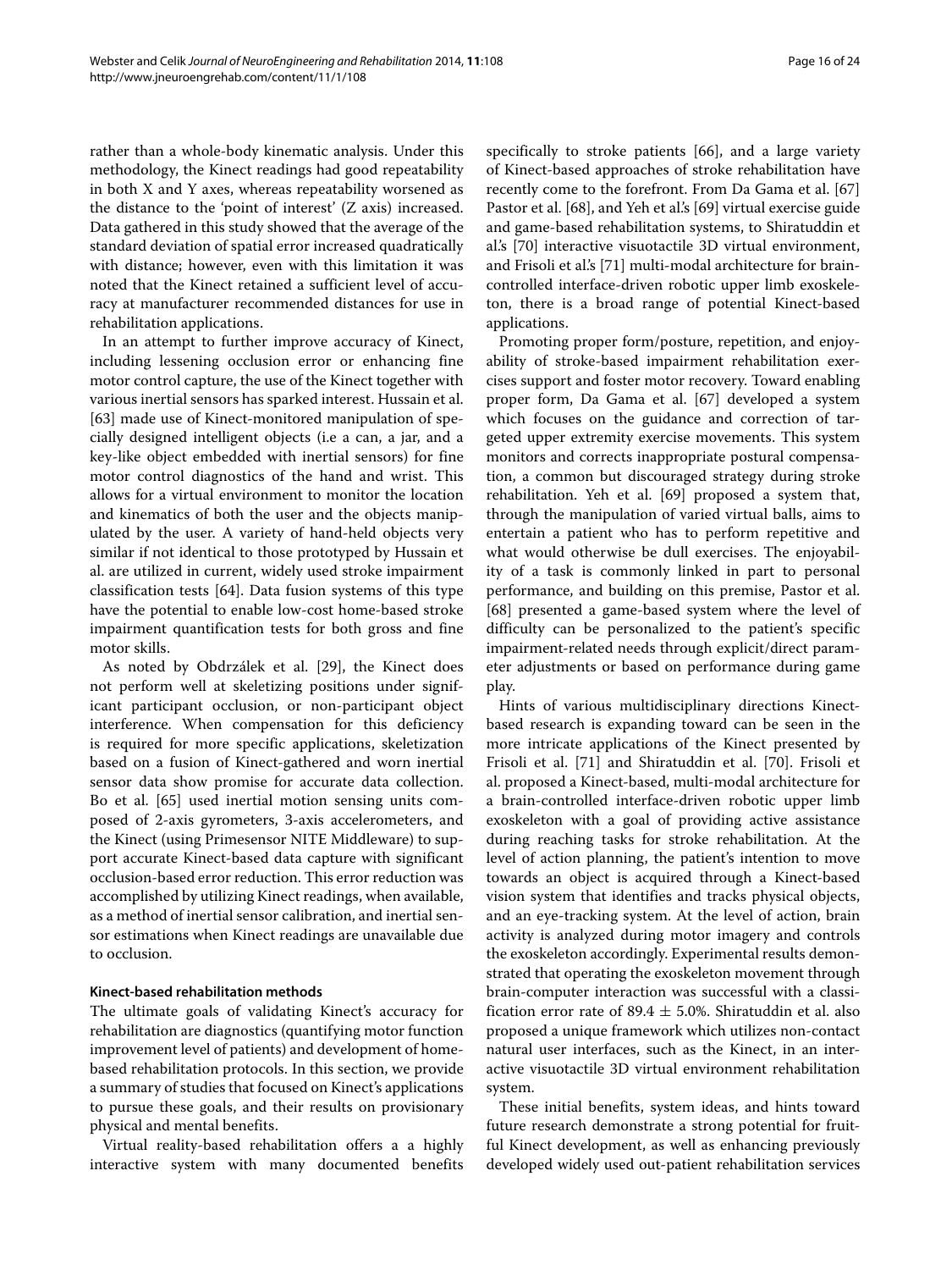[\[72\]](#page-22-25). These initial studies, by and large, present positive results; however, the potential impact Kinect-based rehabilitation may have on future paradigms is only currently emerging and it is difficult to predict how widespread such systems will become. Their use depends largely on their success in practical implementation, validation of benefits and acceptance by users.

#### **Limitations of Kinect-based stroke rehabilitation**

The current stage of Kinect-based rehabilitation literature is lacking in reported functional and validation data because a majority of systems are only at a proof of concept stage. The following over-arching limitations have been derived from the current state of the literature:

- 1. While initial Kinect-based comparisons with research grade motion capture systems demonstrated highly correlated trends and reasonable accuracy, a majority of evaluation studies focused only on sets of gross movements that are advantageous for Kinect. Evaluation of more realistic and/or specific diagnostic movement sets are still needed.
- 2. The Kinect is unable to accurately assess internal joint rotations of the shoulder and instead utilizes a much less clinically viable single-point estimation. Use of the Kinect for specific shoulder-based functionality requirements have yet to be shown to be clinically viable.
- 3. Rehabilitation goals which include fine motor skills can not be captured by the Kinect alone; however initial studies suggest fusion systems of Kinect and inertial sensors can be a feasible alternative.
- 4. Kinect systems are usually not suitable for severely disabled patients, as gross movements that remain extremely small in their entirety are difficult for the Kinect to accurately capture.

# <span id="page-16-0"></span>**Serious and exercise games**

Historically, virtual reality rehabilitation has always been a promising field with an infeasibly high price tag for mass implementation [\[73\]](#page-22-26). Tanaka et al. [\[2\]](#page-21-1) note that recent research, focused on hardware and software, has lead to Sony's Eyetoy, Microsoft's Kinect, and Nintendo's Wii becoming the top three market contenders as tools for low-cost virtual reality rehabilitation platforms. This initial comparison study concluded that the Kinect is the forerunner of these top three tools, citing three main reasons: 1) the Kinect provides the most natural form of human-computer interaction; 2) the Kinect is the most feasible technology for a widely dispersed system of elderly exergaming as it utilizes vision-based data capture and requires no extraneous hardware, and 3) the freedom of controller-free data acquisition and ease of developer

access to the Kinect platform required for the development of novel and high quality rehabilitation systems and exergames.

The benefits of focused physical tasks and exercise to stroke victims and the elderly have a rich and well documented history [\[37-](#page-21-14)[46\]](#page-22-0). Growing out of this solid foundation, Kinect-based gaming has notable potential to create a low-cost and enjoyable exercise setting while simultaneously gathering quantitative data related to rehabilitation progress, general caloric expenditure, and aerobic activity [\[74,](#page-22-27)[75\]](#page-22-28). Current Kinect-based gaming research consists of exergames and serious games. Exergames (a term for exercise games) aim to combine natural human movements and the entertainment of video games to promote elderly exercise and enable built-in unobtrusive diagnostics, whereas serious games intend to simultaneously rehabilitate motor-impaired users while evaluating patient progress and monitoring for potential patient injury. In this section, we provide a review of studies and their results involving use of Kinect in serious and exercise game applications. Again, we refer the reader to Tables [1](#page-2-0) and [2](#page-6-0) for more comprehensive summaries of articles focusing on this topic.

# **Design considerations**

In the past, game development has focused on utilizing a player's cognitive abilities to create an enjoyable experience. The physical dimension of serious and exergames has added an extra challenge to game development while simultaneously enabling video games to find alternative applications in facilitating general and rehabilitation-based exercises. The majority of current design considerations focus on accessibility challenges caused by software development decisions [\[76\]](#page-22-29) and handheld and floor-based physical devices such as the Wii, EyeToy, and Dance-Dance Revolution modifications, in addition to Kinect [\[77,](#page-22-30)[78\]](#page-22-31); however, our discussion here focuses mainly on design considerations for Kinect-based systems.

In their comparison of elderly preferences between button-based, mixed button/gesture-based, and gesturebased controllers for game play, Pham et al. [\[79\]](#page-22-32) observed that Kinect-based controller-free design carries the benefit of being the preferred choice of the elderly. Three main findings were reported: 1) older participants preferred less or no physical controlling devices (42% prefered gestureonly, 25% preferred mixed, 8% preferred button-only, and 25% had no preference); 2) the requirement of larger physical movement of the Kinect did not stop it from being the most attractive system, and 3) older adults perceived the need to develop their knowledge and skill further for complete use of the Kinect.

Arntzen et al. [\[80\]](#page-23-0) examined the physical and cognitive requirements of game design targeted for elderly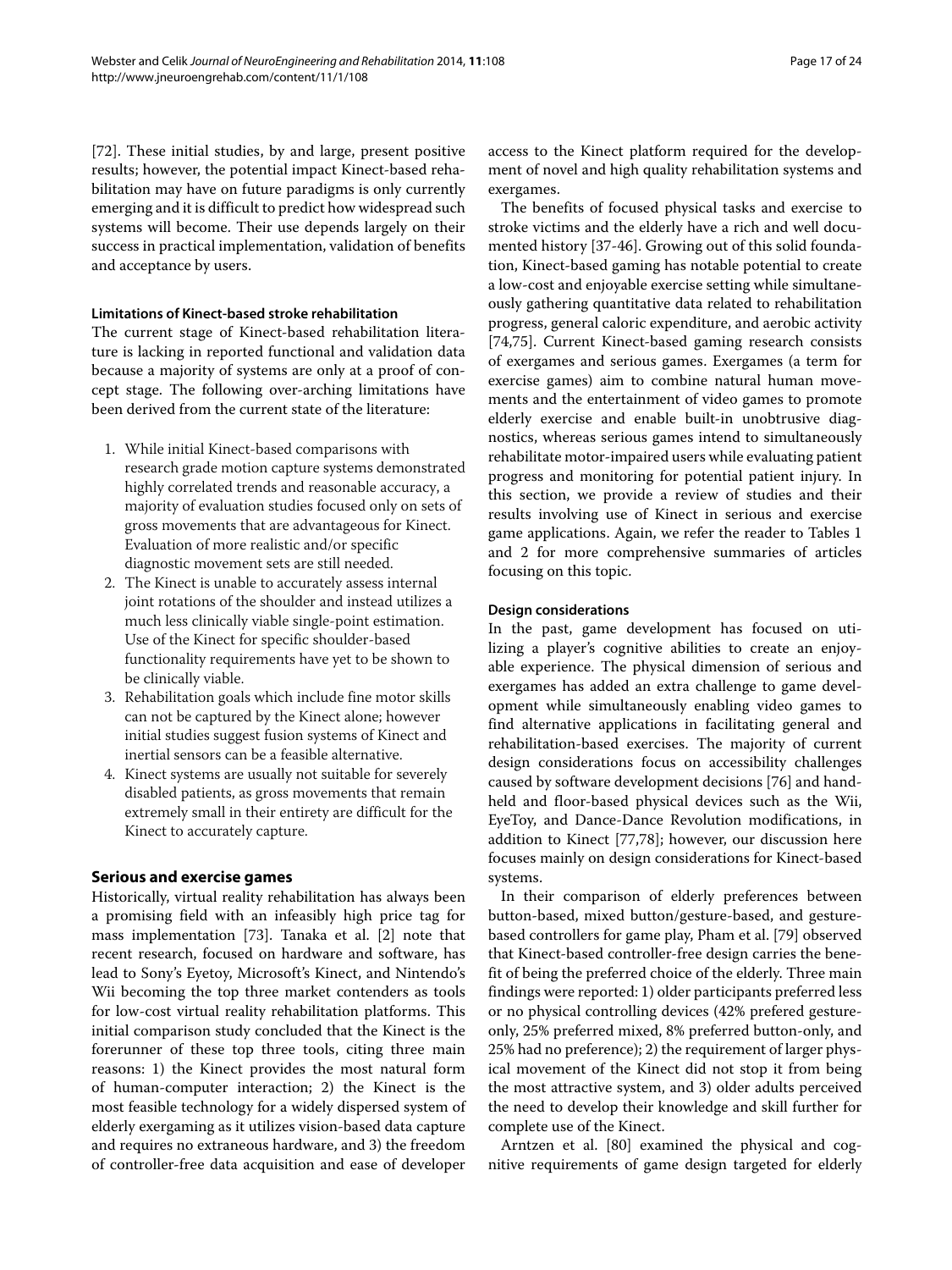players based off of interviews and a literature review. The resulting design considerations for controller-free game development were compiled to define seven categories: 1) visual; 2) hearing; 3) motion; 4) technological; 5) acceptance; 6) enjoyment, and 7) emotional response. Furthermore, they suggested an iterative approach to game development, in which a preliminary assessment should be done with patients using traditional games, and results of the assessment should inform refinement and definition of requirements. Once a game prototype is developed, another assessment should be conducted on the usability of the system by those with age related cognitive and/or physical disabilities. Gerling et al. [\[81\]](#page-23-1) also proposed an iterative method of game development and noted that while age-related visual, hearing, and motion impairments can be accounted for during design, it is advisable to conduct multiple stages of user-feedback driven design prototypes in order to accommodate more specific impairments as well as to ensure user approval in the cognitive categories of technological acceptance, enjoyment, and emotional response.

McNiell et al. [\[82\]](#page-23-2) offered suggestions for future rehabilitation game development based on previous work and a literature survey. They highlighted that the response to failure and poor performance, in any game, is integral to its use by a player base, and hence should be taken as an important consideration. They suggested that including appropriate positive and encouraging feedback mechanisms are necessary tools to overcome the discouragement that system unfamiliarity and poor motor skills will inevitably cause during use of a serious or exercise game.

Jiang et al. [\[83\]](#page-23-3) suggested a number of heuristics for selecting Kinect-based gesture patterns specific to patients with upper extremity impairments. The guidelines for appropriate gesture selection were derived using a human-based approach which constructs the gesture lexicon based on studying how potential users interact with each other rather than what would be easy for the system to recognize. These guidlines included the following: (1) Select gestures that do not strain the muscles; (2) Select gestures that do not require much outward elbow joint extension; (3) Select gestures that do not require much outward shoulder joint extension; (4) Select gestures that avoid outer positions; (5) Select dynamic gestures instead of static gestures; (6) Select vertical plane gestures where hands' extension should be avoided; (7) Relaxed neutral position is in the middle between outer positions, and (8) Select gestures that do not require wrist joint extension caused by hand rotation.

# **Exercise games**

The Kinect is not unique in its ability to provide vision-based data capture capable of supporting gaming paradigms; however, current research grade multiple camera motion capture systems are typically expensive, difficult to set up, and require a knowledgeable operator. The Kinect does not suffer from these challenges, and with its low-cost, leading the emergence of natural gaming paradigms and development of targeted exercise games (the term "exergames" is also commonly used) in a variety of areas.

Pham and Theng [\[79\]](#page-22-32) demonstrated an interesting interaction between participant performance and preferences. When given the choice among a button-based system (Wii), a system that fused button-based and visionbased (Wii/Kinect), and a solely vision-based (Kinect) system, the majority of elderly participants gravitated toward the Kinect-only system; however, performance measurements suggested that a fusion system of physical buttons and Kinect resulted in higher performance. Two main benefits cited for this general preference of the Kinectonly system were the remote range provided and the more comfortable method of human-computer interaction. Hassani et al. [\[84\]](#page-23-4) noted that this more comfortable interaction method was especially observed in frail or partially disabled participants who did not desire to get up and walk toward a computer screen. Furthermore, a completely home-based system, as described by Maggiorini et al. [\[54\]](#page-22-8), would be ideal for a game-based exercise and rehabilitation paradigm.

Gerling et al. [\[85\]](#page-23-5) conducted two studies to examine the use of Kinect as a human-computer interface for older adults. In the first study, an evaluation of elderly participants' performance using a set of gestures developed with the aid of a physical therapist was performed. Based on the resulting limitations observed in movement patterns, an exergame was designed targeting institutionalized elderly participants. The second study then investigated how participants responded to the derived game-based gestures, and concluded that Kinect-based gaming has a positive effect on users emotional well being. Sun et al. [\[86\]](#page-23-6) developed a Kinect-based exergame which allowed players to participate in interactive balance exercises with visual feedback, and explored how Kinect-based balance training exercises influence the balance control ability and the tolerable intensity level of a player. The game would move various body-outline shapes toward the player's avatar, and the player would then have to imitate the body-outline shape in order to pass through it without touching the outline. As differing player experience evaluation methods resulted in different findings, it was concluded that care must be taken while deciding on which evaluation methods are to be employed within game design. Chiang et al. [\[87\]](#page-23-7) examined the health benefits of somatosensory video games specifically related to reaction time and hand-eye coordination on institutionalized older adults confined to wheelchairs.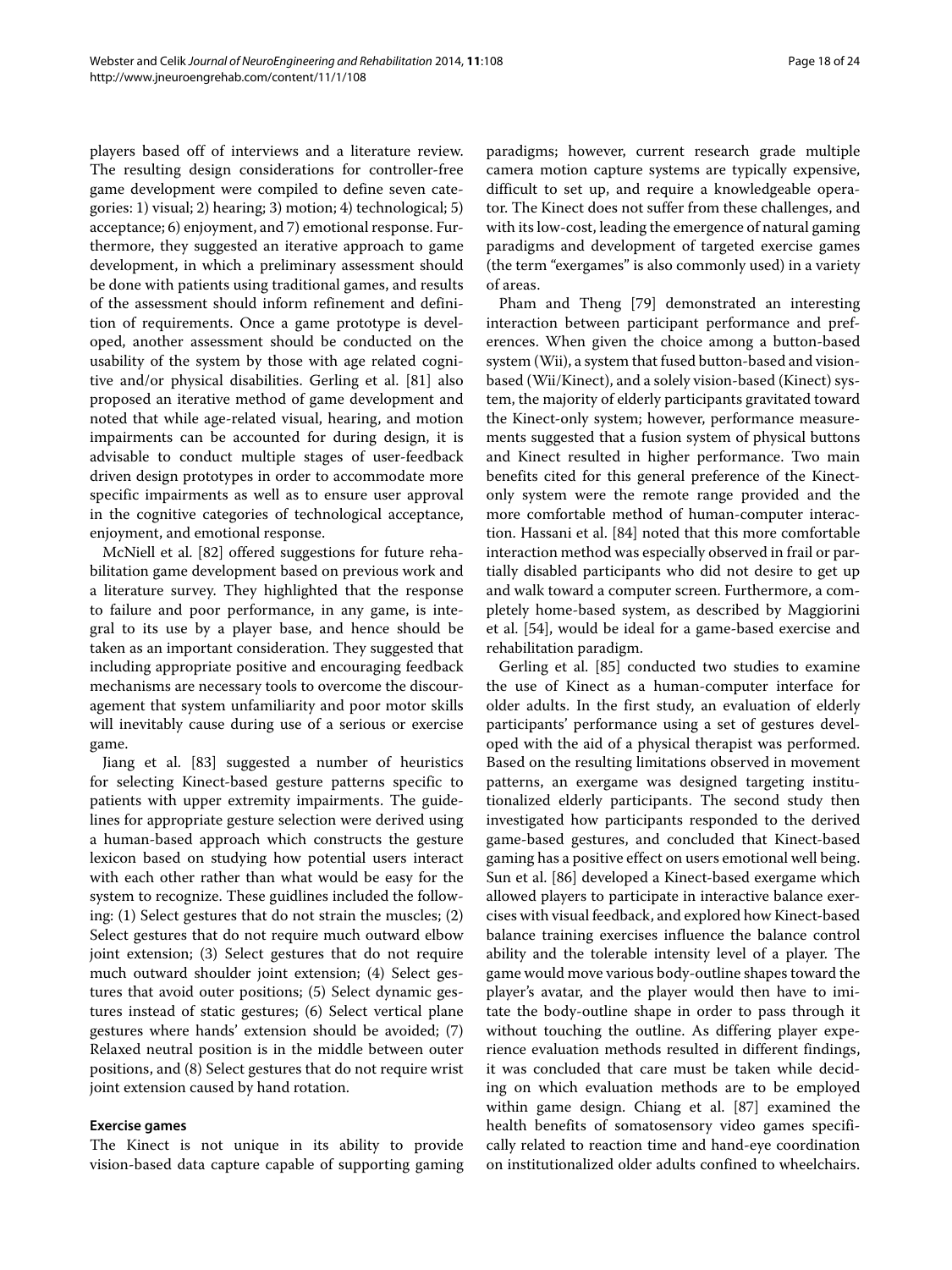"Follow the Arrow", "Matchmaker", and "Mouse Mayhem" –three previously developed games– were modified for the Kinect and then utilized to gather participant related data. A significant decrease in the mean and standard deviation times from start to target were noted in the experimental group (which received Kinect-based training) while the control group lacked any observable improvement. Chen et al. [\[88\]](#page-23-8) presented a study which attempted to quantify the health benefits of Kinect-based somatosensory video games to older adults with disabilities. Various physical benefits were noted throughout the study; however, mental benefits, in general, showed no significant differences between experimental and control groups.

Each of these systems concluded with overall positive results and demonstrated that Kinect-based gaming can significantly improve quality of life using a variety of measures, such as participant's emotional state [\[85\]](#page-23-5), physical function, level of body pain [\[88\]](#page-23-8), visual performance skills, reaction time, and hand-eye coordination [\[87\]](#page-23-7). A caveat to these positive results can be seen in that evaluation methods based specifically on player experience can result in notably different outcomes. Thus exergames for training purposes strongly building on player experience as a metric should be designed with care [\[86\]](#page-23-6). Also, to understand the efficacy of somatosensory video game intervention, more rigorous examination needs to be conducted in order to strengthen these initial results.

#### **Serious games**

The physical changes that accompany ageing affect a wide range of functions, including sensory-perceptual processes, motor abilities, response speed and cognitive processes [\[89\]](#page-23-9). Research on the efficacy of serious games to retain and rehabilitate optimal abilities have been limited mainly to qualitative studies with small sample sizes and focusing on a variety of controllers and inertial sensor systems [\[33\]](#page-21-10). This limitation can also be seen in the literature for current Kinect-based serious games, as the majority of studies have not yet moved beyond initial game design and development.

For many stroke patients, balance and weight shift management constitute a risk of secondary injury [\[90\]](#page-23-10). Lange et al. [\[91\]](#page-23-11) prototyped a serious game based on their Flexible Action and Articulated Skeleton Toolkit (FAAST) which enabled a Kinect-based system to run Jewel Mine; a balance rehabilitation game which encourages the user to reach outside of their base of support. Based on discussion and technical support from Lange et al., Huang et al. [\[92\]](#page-23-12) proposed a smart glove extension to their system for concurrent hand and upper limb rehabilitation by requiring a player to actually grasp the virtual gems and place them into a receptacle instead of just hitting them. Also utilizing the fusion of a Kinect sensor and a haptic glove, Sadihov et al. [\[93\]](#page-23-13) developed three minigame applications to offer a variety of game play, motor requirement, and difficulty options: 1) a table wiping game; 2) a meteor deflection game, and 3) a rope pulling game. This methodology of developing multiple minigames for maximum variety of play and motor tasks was also employed by Borghese et al. [\[34\]](#page-21-11) in the development of Animal Feeder, which offered training for dual task management, and of Fruit Catcher, a game which required reaching and weight shift techniques to be employed without movement of the feet. Borghese et al.'s system also carries the potential to utilize Kinect-obtained information about a patient to both fine tune rehabilitation game parameters and to assess patients' improvement.

Crosbie et al. [\[60\]](#page-22-13) noted that friendly competition built into a stroke-based serious game can increase social activity and enjoyment; however, it also is feasible to anticipate a patient inadvisedly attempting to 'win' or surpass a set 'high score' becoming physically exhausted from over use - especially in systems based on remote monitoring and lacking direct clinical monitoring [\[35\]](#page-21-12). This competitive aspect of human nature has the potential to drastically hamper successful rehabilitation. As a solution to this problem, Saini et al. [\[94\]](#page-23-14) proposed the "watch dog" monitor in order to prevent overuse or overexertion injuries. This monitoring system alerts a user if a game maneuver they execute goes beyond therapist-recommended kinematic limb and body angle limits and ensures that users will not exercise for periods of time so extended as to be counter-productive to rehabilitation goals.

Concerning lower-limb rehabilitation, Llorens et al. [\[95\]](#page-23-15) developed a serious game which functioned by estimating participants' foot locations and then creating two virtual feet on a screen with the game objective of using these virtual feet to step on randomly rising targets that emerged from the floor. The results of this follow-up study involving chronic stroke patients showed improvement on the Berg Balance Scale [\[4\]](#page-21-16) of 49.00 to 52.13 which was noted by the authors as surpassing standards of post-stroke improvement in functionality previously established by Liston et al. [\[96\]](#page-23-16).

Throughout all of these developed systems, one thread of consistency is the positive reception by players and initial rehabilitation results. The overall view in the literature related to serious games is positive; however, the level of current confidence is almost unanimously recognized as tentative and needing further study.

# **Limitations of current Kinect-based serious and exercise games**

The limitations specific to Kinect-based serious and exercise gaming applications, considering the requirement of clinical data capture for specific limb movements; specific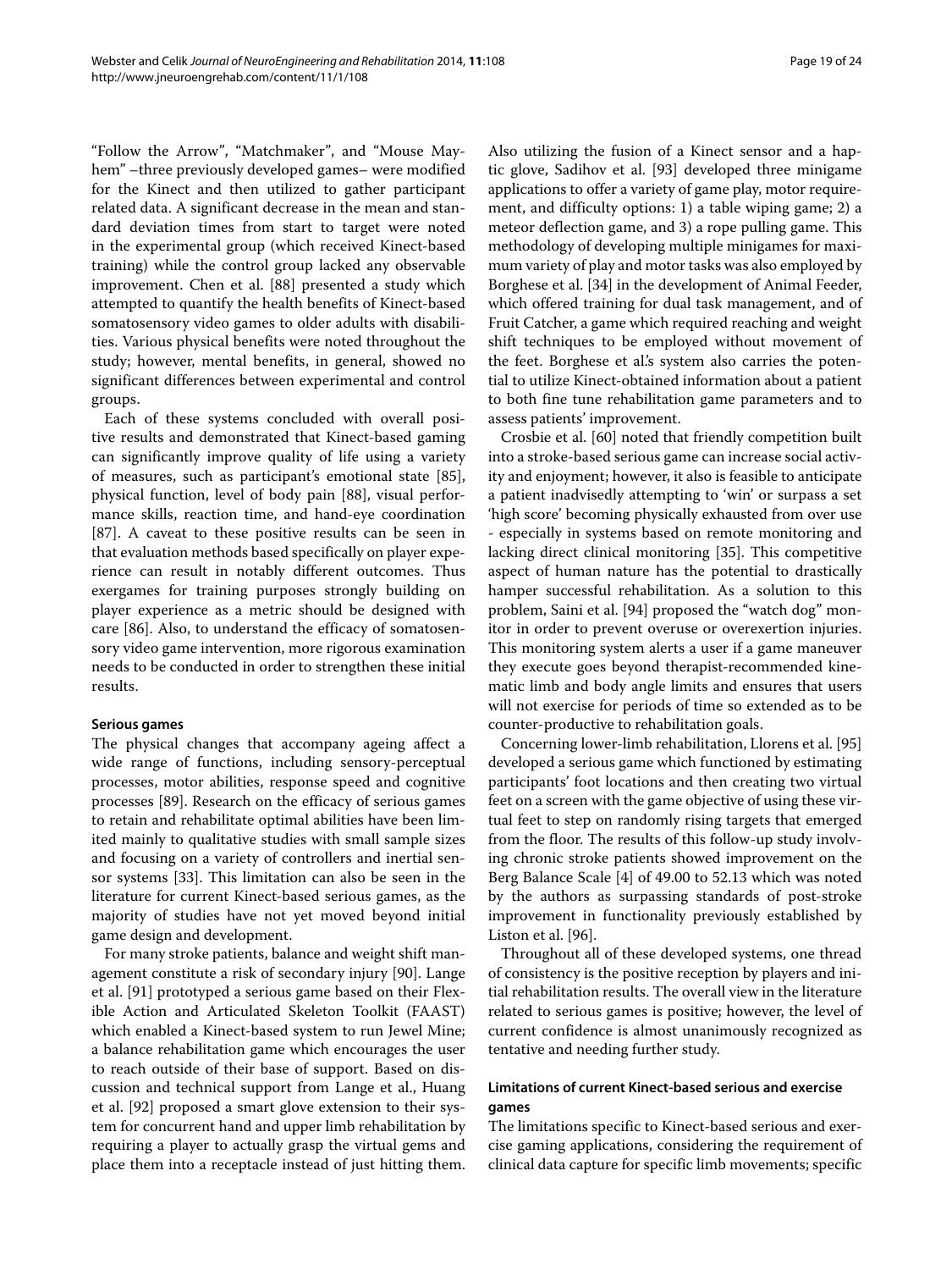player-base-desired design considerations; varying levels of limb impairment, and previously defined serious and exergame-based requirements, can be summarized as the following:

- 1. Any games designed specifically for diagnostic usage are limited to non-occluding movements. This implies that standard stroke impairment level tests requiring extensive occluding movement sets may be untenable for a Kinect-based system to capture.
- 2. Diagnostic potential for extremities is limited to gross movements, as fine movements of the hand and foot are currently outside the Kinect's capture sensitivity.
- 3. Games targeted at rehabilitation may be prone to "cheating" (e.g. excessive, unnatural and counter-productive trunk-based compensation).
- 4. Appropriate response to failure and poor performance, if not accounted for during game design, can inherently limit positive outcomes due to demotivation/discouragement resulting in less frequent/consistent use of the system.
- 5. The current benefits of Kinect-based gaming have only tentatively been studied with mainly short term and small sample sized studies. Data to date should be seen as initial results, and not normative.

# **Discussion**

As Kinect-based elderly care and stroke rehabilitation research is in its infancy, a majority of the data acquired is qualitative with a focus on self-report and personal opinion. Compounded with this observation is the fact that the data is derived only from small groups of participants, it is anything but normative and should be viewed as tentative initial results. Filling the deficiencies of quantitative and large population based research thus remains a potentially fruitful and necessary avenue of future work. The current applications of Kinect in elderly care seem to be at a more mature state than those of stroke rehabilitation; however, even with the current deficiency, we believe that the Kinect carries the potential to become a future cornerstone of widely dispersed care and rehabilitation systems.

With regards to fall detection and fall risk reduction applications, each of the current technologies of panic buttons, audio sensors, body-fixed systems, 2D and 3D video capture systems comes with inherent physical and financial limitations. While the Kinect does not render any of these technologies obsolete, and comes with its own limitations, its unique aspects may enhance current systems, or potentially be the foundation for newly developed functionalities.

1. The autonomous nature of the Kinect allows for fall detection without requiring a user to physically

trigger a panic button system, or the wearing of cumbersome physical devices, which can often be forgotten.

- 2. The Kinect comes with built in directional sound capture capabilities, possibly enabling it to be used as, or in unison with, current audio sensor-based systems. This is a functionality of the Kinect not yet studied.
- 3. The added third dimension depth field measurement offered by the Kinect requires less overhead than current methodologies, and enables the development of more accurate methods of fall-related image processing to be developed.
- 4. The low-cost, marker-less, and widely dispersible nature of an already commercially available gaming system immediately enables the current clinical virtual reality-based rehabilitation methodologies to be rapidly relocated to individual home settings.

While questions such as participants with what level of impairment most strongly benefit from using the Kinect, how to build an ideal exercise routine for preventative or rehabilitation needs, which is the most performant fall detection algorithm, or how to most efficiently leverage all the various capabilities of the Kinect are still unanswered, the overarching conclusions of this review point toward the Kinect as a promising technology for a wide range of elderly care and stroke rehabilitation applications and need for studies involving larger participant pools to establish reliability and validity.

# **Remarks and suggestions for future work**

We have compiled the following list based on our review of the current state of Kinect-related elderly care and stroke rehabilitation literature. It contains our remarks as well as suggestions for relevant future research.

1. A majority of applications in elderly care and stroke rehabilitation require a robust and easily manipulated user interface which at present cannot be readily found in current commercial systems. When developing exercise games, serious games, and applications of Kinect-based rehabilitation, it is vitally important to remember that repurposing a technology initially intended for a younger and healthier audience requires careful adherence to new design strategies focused on both the physiological and psychological requirements of aging and injured users. Therefore we suggest that multidisciplinary research teams involving engineers as well as clinicians, human factors experts and cognitive psychologists would be best positioned to tackle the challenges that such game development efforts would entail.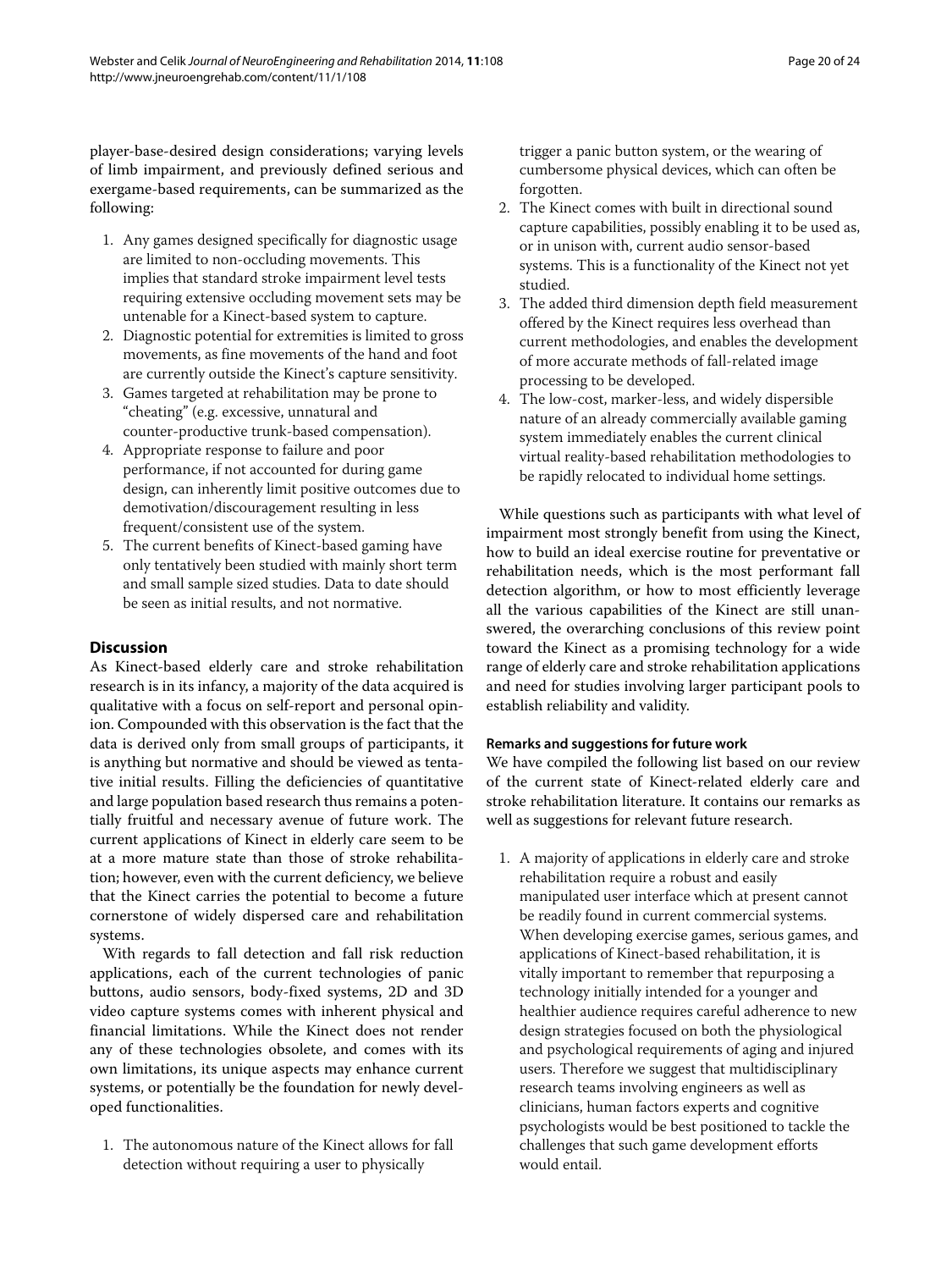- 2. A critical validation step for Kinect-based applications to both fields is a focused experimental evaluation of the accuracy and latency of the motion capture data obtained from Kinect in comparison with a research grade motion capture device and statistical evaluation of this data for specific diagnostic potential. The effects of distance from the Kinect sensor on gathered data is another important consideration. In order to verify that the Kinect has the potential to make therapy financially accessible and medically beneficial to a large population of elderly and stroke patients, more targeted studies involving relevant rehabilitation and preventative exercise movements, are needed.
- 3. Kinect applications may have the potential to simultaneously achieve care or stroke related goals while capturing real-time, clinically viable data for injury risk evaluation. The real-time data gathering aspect of the Kinect has yet to be satisfactorily examined as a majority of documented work focuses solely only providing assistance or motivation to the user while ignoring this important potential function.
- 4. As alert systems potentially gather data in an always-on fashion even what might normally be considered mundane activities can then turn into potential privacy infringements. Because of this potential problem, the reception and concerns of the elderly related to always-on systems require a thorough and careful examination.
- 5. Game content specifically designed for aging and/or injured users must simultaneously allow for high standards of captivating game play and long-term enjoyment potential while maintaining seamless methodologies of adaptation and monitoring of players needs, which are critical characteristics of a successful low-cost home-based rehabilitation paradigm.
- 6. Generic game play may be unsuitable for many patients with secondary disabilities not solely defined by motor function. Strategic adaptation schemas for game play are necessary traits as complex demands for speech, memory, or cognition patterns significantly reduces the potential for games with large and diverse player bases.
- 7. The stimulating aspect of exergames and serious games, while being beneficial in patient motivation, should be closely monitored as to provide an exercise or rehabilitation environment that discourages overexertion injuries in both individual movements and length of play.
- 8. Assumptions of rehabilitation success should not be based on in-game score improvement as arbitrary scores do not necessarily correlate with actual functional improvement, and evaluation methods

based specifically on player experience can result in notably different outcomes, therefore using player experiences or in-game scores as metrics should be avoided.

# **Conclusions**

In this paper, various applications of the Kinect in the fields of elderly care and stroke rehabilitation have been examined. We have classified these applications into the groups of (1) Fall Detection, (2) Fall Risk Reduction, (3) Evaluation of Kinect's Spatial Accuracy, (4) Kinectbased Rehabilitation Methods, and (5) Serious and Exercise Games - serious games for stroke rehabilitation and exercise games for the elderly. While only in its initial stages of development, the Kinect already shows notable potential in making therapy and alert systems financially accessible and medically beneficial to a large population of elderly and stroke patients; however, some significant technological limitations still present are: a fixed location sensor with a range of capture of only roughly ten meters; a difficulty in fine movement capture; shoulder joint biomechanical accuracy, and fall risk reduction methodologies that only utilize indirect, gait-based pre-emptive training. The directions for future work are vast and have promise to enhance elderly care; stroke patient motivation to accurately complete rehabilitation exercises; rehabilitation record keeping, and future medical diagnostic and rehabilitation methods. Based on our review of the literature, we have reported a summary of critical issues and suggestions for future work in this domain.

# **Abbreviations**

CVA: Cerebrovascular accident; RGBD: Red-green-blue-depth; FAAST: Flexible action and articulated skeleton toolkit.

#### **Competing interests**

No financial or non-financial competing interest exists for either of this paper's authors.

# **Authors' contributions**

OC conceived the review paper idea. Both DW and OC participated in designing and structuring the literature search and resulting review paper structure. DW conducted the literature search, as well as the drafting of the manuscript. OC guided the literature search and drafting of the manuscript. Both authors read and approved the final manuscript prior to submission.

#### **Authors' information**

OC received his B.S. and M.S. degrees in Mechanical Engineering in 2004 and 2006 respectively, from Istanbul Technical University, Turkey. He completed his Ph.D. in Mechanical Engineering in 2011 at Rice University and was a Research Assistant at the Mechatronics and Haptic Interfaces (MAHI) Lab from 2006 to 2011. He was an Assistant Professor at San Francisco State University from 2011 to 2013. He is currently an Assistant Professor at Colorado School of Mines and Director of the Biomechatronics Research Laboratory. He was a recipient of the best paper award at the IEEE World Haptics Conference in 2011. His research interests include robotic rehabilitation, biomechatronics, robotics, haptics, human sensorimotor control system, motor adaptation and learning. DW received his B.A. in Music from the University of Georgia in 2009 and his M.S. in Computer Science from San Francisco State University in 2013. Between 2012–2013, he was a Research Assistant in the School of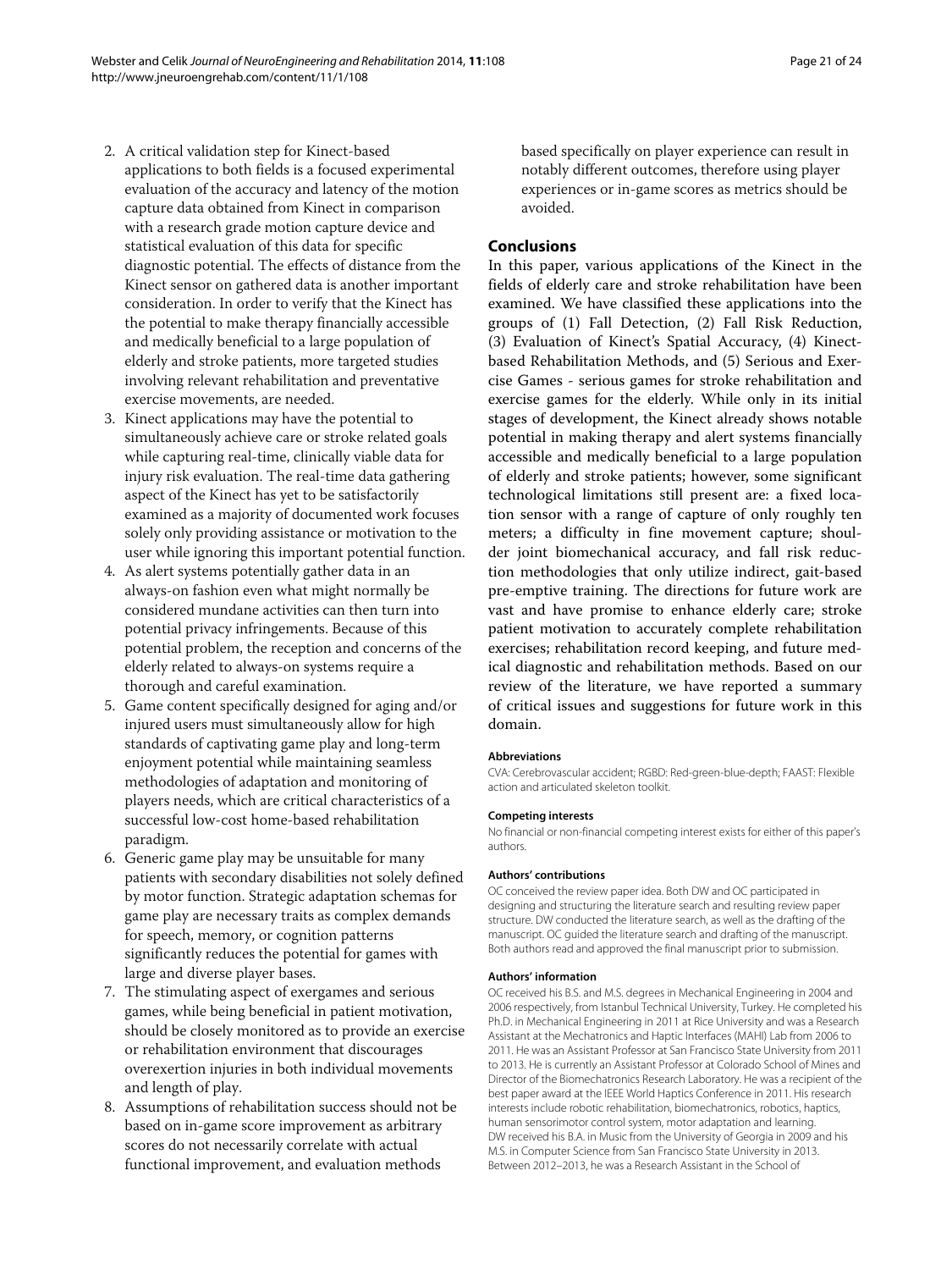Engineering's Biomechatronics Research Laboratory. His research interests include computer vision, human-computer interaction, biomechatronics, robotic rehabilitation, and kinematic modeling.

#### **Acknowledgements**

This work was supported in part by a Center for Computing for Life Sciences (CCLS) research grant at San Francisco State University. The authors would like to thank the anonymous reviewers for their constructive and insightful comments and suggestions.

#### **Author details**

<sup>1</sup> Department of Computer Science, San Francisco State University, San Francisco, CA 94132, USA. 2Department of Mechanical Engineering, Colorado School of Mines, Golden, CO 80401, USA.

#### Received: 24 September 2013 Accepted: 24 June 2014 Published: 3 July 2014

#### **References**

- <span id="page-21-0"></span>1. Christensen K, Doblhammer G, Rau R, Vaupel JW: **Ageing populations: the challenges ahead.** Lancet 2009, **374**(9696):1196–1208.
- <span id="page-21-1"></span>2. Tanaka K, Parker J, Baradoy G, Sheehan D, Holash JR, Katz L: **A comparison of exergaming interfaces for use in rehabilitation programs and research.** Loading... 2012, **6**(9):69–81.
- <span id="page-21-15"></span>3. World Health Organization: International Classification of Functioning, Disability and Health (ICF). Geneva: WHO; 2002.
- <span id="page-21-16"></span>4. Berg K, Wood-Dauphinee S, Williams J: **The Balance Scale: reliability assessment with elderly residents and patients with an acute stroke.** Scand J Rehabil Med 1995, **27:**27–36.
- <span id="page-21-17"></span>5. Tinetti ME: **Performance-oriented assessment of mobility problems in elderly patients.** J Am Geriatr Soc 1986, **34**(2):119–126.
- <span id="page-21-18"></span>6. Rossier P, Wade DT: **Validity and reliability comparison of 4 mobility measures in patients presenting with neurologic impairment.** Arch Phys Med Rehabil 2001, **82:**9–13.
- <span id="page-21-2"></span>7. Tinetti ME, Speechley M, Ginter SF: **Risk factors for falls among elderly persons living in the community.** N Engl J Med 1988, **319**(26):1701–1707.
- 8. O'Loughlin JL, Robitaille Y, Boivin JF, Suissa S: **Incidence of and risk factors for falls and injurious falls among the community-dwelling elderly.** Am J Epidemiol 1993, **137**(3):342–354.
- 9. Arfken CL, Lach HW, Birge SJ, Miller JP: **The prevalence and correlates of fear of falling in elderly persons living in the community.** Am J Public Health 1994, **84**(4):565–570.
- 10. Rubenstein LZ: **Falls in older people: epidemiology, risk factors and strategies for prevention.** Age Ageing 2006, **35**(suppl 2):ii37–ii41.
- 11. Fuller GF: **Falls in the elderly.** Am Fam Physician 2000, **61**(7):2159–2168. 12. Kannus P, Sievänen H, Palvanen M, Järvinen T, Parkkari J: **Prevention of falls and consequent injuries in elderly people.** Lancet 2005,
- **366**(9500):1885–1893. 13. Tinetti ME: **Preventing falls in elderly persons.** N Engl J Med 2003, **348:**42–49.
- 14. Chang JT, Morton SC, Rubenstein LZ, Mojica WA, Maglione M, Suttorp MJ, Roth EA, Shekelle PG: **Interventions for the prevention of falls in older adults: systematic review and meta-analysis of randomised clinical trials.** Br Med J 2004, **328**(7441):680.
- 15. Stevens JA, Corso PS, Finkelstein EA, Miller TR: **The costs of fatal and non-fatal falls among older adults.** Inj Prev 2006, **12**(5):290–295.
- 16. Friedman SM, Munoz B, West SK, Rubin GS, Fried LP: **Falls and fear of falling: which comes first? A longitudinal prediction model suggests** strategies for primary and secondary prevention. JAm Geriatr Soc 2002, **50**(8):1329–1335.
- <span id="page-21-3"></span>17. Alexander B, Rivara FP, Wolf ME: **The cost and frequency of hospitalization for fall-related injuries in older adults.** Am J Public Health 1992, **82**(7):1020–1023.
- <span id="page-21-4"></span>18. Planinc R, Kampel M: **Introducing the use of depth data for fall detection.** Pers Ubiquitous Comput 2013, **17**(6):1063–1072.
- <span id="page-21-19"></span>19. Zhang C, Tian Y, Capezuti E: **Privacy preserving automatic fall detection for elderly using RGBD cameras.** In Computers Helping People with Special Needs. Lecture Notes in Computer Science. Volume 7382: Springer-Verlag Berlin Heidelberg; 2012:625–633.
- <span id="page-21-20"></span>20. Lee YS, Chung WY: **Visual sensor based abnormal event detection with moving shadow removal in home healthcare applications.** Sensors 2012, **12:**573–584.
- <span id="page-21-21"></span>21. Mastorakis G, Makris D: **Fall detection system using Kinect's infrared sensor.** J Real-Time Image Process 2012:1–12. Springer.
- <span id="page-21-5"></span>22. Rougier C, Auvinet E, Rousseau J, Mignotte M, Meunier J: **Fall detection from depth map video sequences.** In Toward Useful Services for Elderly and People with Disabilities: Springer-Verlag Berlin Heidelberg; 2011:121–128.
- <span id="page-21-6"></span>23. Stone EE: **Skubic M: Passive, in-home gait measurement using an inexpensive depth camera: initial results.** In 2012 6th International Conference on Pervasive Computing Technologies for Healthcare (PervasiveHealth): IEEE; 2012:183–186.
- <span id="page-21-22"></span>24. Stone E, Skubic M: **Evaluation of an inexpensive depth camera for in-home gait assessment.** J Ambient Intell Smart Environ 2011, **3**(4):349–361.
- <span id="page-21-23"></span>25. Gabel M, Gilad-Bachrach R, Renshaw E, Schuster A: **Full body gait analysis with Kinect.** In Engineering in Medicine and Biology Society (EMBC), 2012 Annual International Conference of the IEEE: IEEE; 2012:1964–1967.
- <span id="page-21-7"></span>26. Parajuli M, Tran D, Ma W, Sharma D: **Senior health monitoring using Kinect.** In Communications and Electronics (ICCE), 2012 Fourth International Conference on: IEEE; 2012:309–312.
- <span id="page-21-8"></span>27. Chang CY, Lange B, Zhang M, Koenig S, Requejo P, Somboon N, Sawchuk AA, Rizzo AA: **Towards pervasive physical rehabilitation using Microsoft Kinect.** In Pervasive Computing Technologies for Healthcare (PervasiveHealth), 2012 6th International Conference on: IEEE; 2012:159–162.
- <span id="page-21-25"></span>28. Clark RA, Pua YH, Fortin K, Ritchie C, Webster KE, Denehy L, Bryant AL: **Validity of the Microsoft Kinect for assessment of postural control.** Gait Posture 2012, **36**(3):372–377.
- <span id="page-21-27"></span>29. Obdrzalek S, Kurillo G, Ofli F, Bajcsy R, Seto E, Jimison H, Pavel M: **Accuracy and robustness of Kinect pose estimation in the context of coaching of elderly population.** In Engineering in Medicine and Biology Society (EMBC), 2012 Annual International Conference of the IEEE: IEEE; 2012:1188–1193.
- <span id="page-21-24"></span>30. Loconsole C, Banno F, Frisoli A, Bergamasco M: **A new Kinect-based guidance mode for upper limb robot-aided neurorehabilitation.** In Intelligent Robots and Systems (IROS), 2012 IEEE/RSJ International Conference on: IEEE; 2012:1037–1042.
- <span id="page-21-26"></span>31. Fernandez-Baena A, Susin A, Lligadas X: **Biomechanical validation of upper-body and lower-body joint movements of kinect motion capture data for rehabilitation treatments.** In Intelligent Networking and Collaborative Systems (INCoS), 2012 4th International Conference on: IEEE; 2012:656–661.
- <span id="page-21-9"></span>32. Pedro LM, de Paula Caurin GA: **Kinect evaluation for human body movement analysis.** In Biomedical Robotics and Biomechatronics (BioRob) 2012 4th IEEE RAS & EMBS International Conference on: IEEE; 2012:1856–1861.
- <span id="page-21-10"></span>33. John M, Klose S, Kock G, Jendreck M, Feichtinger R, Hennig B, Reithinger N, Kiselev J, Gövercin M, Steinhagen-Thiessen E, Kausch S, Polak M, Irmscher B: **Smartsenior's interactive trainer-development of an interactive system for a home-based fall-prevention training for elderly people.** In Ambient Assisted Living: Springer; 2012:305–316.
- <span id="page-21-11"></span>34. Borghese NA, Pirovano M, Mainetti R, Lanzi PL: **An integrated low-cost system for at-home rehabilitation.** In Virtual Systems and Multimedia (VSMM), 2012 18th International Conference on: IEEE; 2012:553–556.
- <span id="page-21-12"></span>35. Pirovano M, Mainetti R, Baud-Bovy G, Lanzi PL, Borghese NA: **Self-adaptive games for rehabilitation at home.** In Computational Intelligence and Games (CIG), 2012 IEEE Conference on: IEEE; 2012: 179–186.
- <span id="page-21-13"></span>36. Wiemeyer J, Kliem A: **Serious games in prevention and rehabilitation—a new panacea for elderly people?** Eur Rev Aging Phys Activ 2012, **9:**41–50.
- <span id="page-21-14"></span>37. Province MA, Hadley EC, Hornbrook MC, Lipsitz LA, Miller JP, Mulrow CD, Ory MG, Sattin RW, Tinetti ME, Wolf SL, Schechtman KB, Arfken CL, Rossiter-Fornoff J, Stevens VJ, Wingfield DJ, Greenlick MR, Baker DI, Claus EB, Horwitz RI, Buchner DM, Wagner EH, de Lateur BJ, Cress ME, Price R, Abrass IB, Esselman P, Marguerita T, Cynthia D, Mulrow MB, Gerety JE, et al.: **The effects of exercise on falls in elderly patients a preplanned meta-analysis of the FICSIT trials.** JAMA 1995, **273**(17):1341–1347.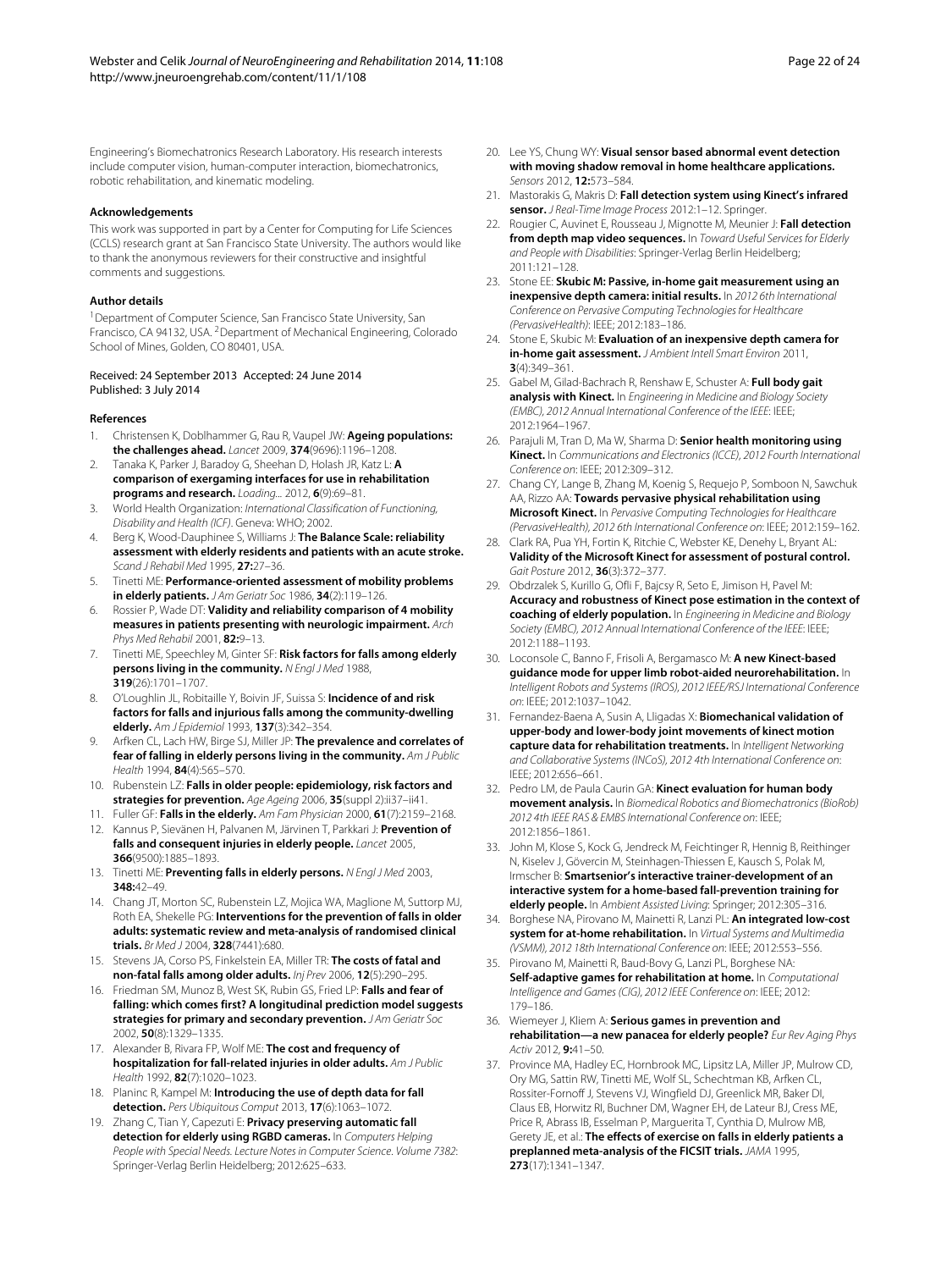- 38. Sherrington C, Whitney JC, Lord SR, Herbert RD, Cumming RG, Close JC: **Effective exercise for the prevention of falls: a systematic review and meta-analysis.** J Am Geriatr Soc 2008, **56**(12):2234–2243.
- 39. Erickson KI, Prakash RS, Voss MW, Chaddock L, Hu L, Morris KS, White SM, Wójcicki TR, McAuley E, Kramer AF: **Aerobic fitness is associated with hippocampal volume in elderly humans.** Hippocampus 2009, **19**(10):1030–1039.
- 40. Gardner MM, Robertson MC, Campbell AJ: **Exercise in preventing falls and fall related injuries in older people: a review of randomised controlled trials.** Br J Sports Med 2000, **34:**7–17.
- 41. Heyn P, Abreu BC, Ottenbacher KJ: **The effects of exercise training on elderly persons with cognitive impairment and dementia: a meta-analysis.** Arch Phys Med Rehabil 2004, **85**(10):1694–1704.
- 42. Taddei S, Galetta F, Virdis A, Ghiadoni L, Salvetti G, Franzoni F, Giusti C, Salvetti A: **Physical activity prevents age-related impairment in nitric oxide availability in elderly athletes.** Circulation 2000, **101**(25):2896–2901.
- 43. Geffken DF, Cushman M, Burke GL, Polak JF, Sakkinen PA, Tracy RP: **Association between physical activity and markers of inflammation in a healthy elderly population.** Am J Epidemiol 2001, **153**(3): 242–250.
- 44. Wannamethee SG, Lowe GD, Whincup PH, Rumley A, Walker M, Lennon L: **Physical activity and hemostatic and inflammatory variables in elderly men.** Circulation 2002, **105**(15):1785–1790.
- 45. Klitgaard H, Mantoni M, Schiaffino S, Ausoni S, Gorza L, Laurent-Winter C, Schnohr P, Saltin B: **Function, morphology and protein expression of ageing skeletal muscle: a cross-sectional study of elderly men with different training backgrounds.** Acta Physiol Scand 1990, **140:**41–54.
- <span id="page-22-0"></span>46. Duncan P, Richards L, Wallace D, Stoker-Yates J, Pohl P, Luchies C, Ogle A, Studenski S: **A randomized, controlled pilot study of a home-based exercise program for individuals with mild and moderate stroke.** Stroke 1998, **29**(10):2055–2060.
- <span id="page-22-1"></span>47. Downs SH, Black N: **The feasibility of creating a checklist for the assessment of the methodological quality both of randomised and non-randomised studies of health care interventions.** J Epidemiol Community Health 1998, **52**(6):377–384.
- <span id="page-22-2"></span>48. Golby C, Raja V, Lewando Hundt G, Badiyani S: **A low cost 'activities of daily living' assessment system for the continual assessment of poststroke patients, from inpatient/outpatient rehabilitation through to telerehabilitation.** In Successes and Failures in Telehealth; 2011.
- <span id="page-22-3"></span>49. Deandrea S, Lucenteforte E, Bravi F, Foschi R, La Vecchia C, Negri E: **Risk factors for falls in community-dwelling older people: a systematic review and meta-analysis.** Epidemiology 2010, **21**(5):658–668.
- <span id="page-22-4"></span>50. Kepski M, Kwolek B: **Fall detection on embedded platform using kinect and wireless accelerometer.** In Computers Helping People with Special Needs: Springer; 2012:407–414.
- <span id="page-22-5"></span>51. Friedman JH: **Stochastic gradient boosting.** Comput Stat Data Anal 2002, **38**(4):367–378.
- <span id="page-22-6"></span>52. Friedman JH: **Greedy function approximation: a gradient boosting machine.** Ann Stat 2001, **29:**1189–1232.
- <span id="page-22-7"></span>53. Burges CJ: **A tutorial on support vector machines for pattern recognition.** Data Min Knowl Discov 1998, **2**(2):121–167.
- <span id="page-22-8"></span>54. Maggiorini D, Ripamonti LA, Zanon E: **Supporting seniors rehabilitation through videogame technology: A distributed approach.** In Games and Software Engineering (GAS), 2012 2nd International Workshop on: IEEE; 2012:16–22.
- <span id="page-22-9"></span>55. Coughlin JF, D'Ambrosio LA, Reimer B, Pratt MR: **Older adult perceptions of smart home technologies: implications for research, policy & market innovations in healthcare.** In Engineering in Medicine and Biology Society, 2007. EMBS 2007. 29th Annual International Conference of the IEEE: IEEE; 2007:1810–1815.
- 56. Choe EK, Consolvo S, Jung J, Harrison B, Kientz JA: **Living in a glass house: a survey of private moments in the home.** In Proceedings of the 13th international conference on Ubiquitous computing: ACM; 2011:41–44.
- <span id="page-22-10"></span>57. Pirapinthan M, Moulton B, Lal S: **Trends in home-based safety and health alert support systems for older people.** In Broadband and Biomedical Communications (IB2Com), 2011 6th International Conference on; 2011:206–212.
- <span id="page-22-11"></span>58. Dobkin BH: **Rehabilitation after stroke.** N Engl J Med 2005, **352**(16):1677–1684.
- <span id="page-22-12"></span>59. Lange B, Chang CY, Suma E, Newman B, Rizzo AS, Bolas M: **Development and evaluation of low cost game-based balance rehabilitation tool using the Microsoft Kinect sensor.** In Engineering in Medicine and Biology Society, EMBC, 2011 Annual International Conference of the IEEE: IEEE; 2011:1831–1834.
- <span id="page-22-13"></span>60. Crosbie J, Lennon S, Basford J, McDonough S: **Virtual reality in stroke rehabilitation: still more virtual than real.** Disabil Rehabil 2007, **29**(14):1139–1146.
- <span id="page-22-14"></span>61. Merians AS, Jack D, Boian R, Tremaine M, Burdea GC, Adamovich SV, Recce M, Poizner H: **Virtual reality–augmented rehabilitation for patients following stroke.** Phys Ther 2002, **82**(9):898–915.
- <span id="page-22-15"></span>62. Stone RJ: **Haptic feedback: a brief history from telepresence to virtual reality.** In Haptic Human-Computer Interaction: Springer; 2001: 1–16.
- <span id="page-22-16"></span>63. Hussain A, Roach N, Balasubramanian S, Burdet E: **A modular sensorbased system for the rehabilitation and assessment of manipulation.** In Haptics Symposium (HAPTICS), 2012 IEEE: IEEE; 2012:247–254.
- <span id="page-22-17"></span>64. Croarkin E, Danoff J, Barnes C: **Evidence-based rating of upper-extremity motor function tests used for people following a stroke.** Physical Therapy 2004, **84:**62–74. [\[http://ptjournal.apta.org/](http://ptjournal.apta.org/content/84/1/62) [content/84/1/62\]](http://ptjournal.apta.org/content/84/1/62)
- <span id="page-22-18"></span>65. Bó APL, Hayashibe M, Poignet P: **Joint angle estimation in rehabilitation with inertial sensors and its integration with Kinect.** In Engineering in Medicine and Biology Society, EMBC, 2011 Annual International Conference of the IEEE: IEEE; 2011:3479–3483.
- <span id="page-22-19"></span>66. Saposnik G, Levin M: **Virtual reality in stroke rehabilitation a meta-analysis and implications for clinicians.** Stroke 2011, **42**(5):1380–1386.
- <span id="page-22-20"></span>67. Da Gama A, Chaves T, Figueiredo L, Teichrieb V: **Poster: improving motor rehabilitation process through a natural interaction based system using kinect sensor.** In 3D User Interfaces (3DUI), 2012 IEEE Symposium on: IEEE; 2012:145–146.
- <span id="page-22-21"></span>68. Pastor I, Hayes HA, Bamberg SJ: **A feasibility study of an upper limb rehabilitation system using kinect and computer games.** In Engineering in Medicine and Biology Society (EMBC), 2012 Annual International Conference of the IEEE: IEEE; 2012:1286–1289.
- <span id="page-22-22"></span>69. Yeh SC, Hwang WY, Huang TC, Liu WK, Chen YT, Hung YP: **A study for the application of body sensing in assisted rehabilitation training.** In Computer, Consumer and Control (IS3C), 2012 International Symposium on: IEEE; 2012:922–925.
- <span id="page-22-23"></span>70. Shiratuddin MF, Hajnal A, Farkas A, Wong KW, Legradi G: **A proposed framework for an interactive visuotactile 3D virtual environment system for visuomotor rehabilitation of stroke patients.** In Computer & Information Science (ICCIS), 2012 International Conference on. Volume 2: IEEE; 2012:1052–1057.
- <span id="page-22-24"></span>71. Frisoli A, Loconsole C, Leonardis D, Banno F, Barsotti M, Chisari C, Bergamasco M: **A new gaze-BCI-driven control of an upper limb exoskeleton for rehabilitation in real-world tasks.** IEEE Trans Syst Man Cybern C Appl Rev 2012, **42**(6):1169–1179.
- <span id="page-22-25"></span>72. Legg L, Langhorne P: **Rehabilitation therapy services for stroke patients living at home: systematic review of randomised trials.** Lancet 2004, **363**(9406):352–356.
- <span id="page-22-26"></span>73. Holden MK: **Virtual environments for motor rehabilitation: review.** Cyberpsychol Behav 2005, **8**(3):187–211.
- <span id="page-22-27"></span>74. Staiano AE, Calvert SL: **The promise of exergames as tools to measure physical health.** Entertain Comput 2011, **2:**17–21.
- <span id="page-22-28"></span>75. Garcia JA, Navarro KF, Schoene D, Smith ST, Pisan Y: **Exergames for the elderly: towards an embedded Kinect-based clinical test of falls risk.** Stud Health Technol Inform 2012, **178:**51–57.
- <span id="page-22-29"></span>76. Marston HR, Smith ST: **Interactive videogame technologies to support independence in the elderly: a narrative review.** Game Health J 2012, **1**(2):139–152.
- <span id="page-22-30"></span>77. Smith ST, Schoene D: **The use of exercise-based videogames for training and rehabilitation of physical function in older adults: current practice and guidelines for future research.** Aging Health 2012, **8**(3):243–252.
- <span id="page-22-31"></span>78. Gerling K, Masuch M: **When gaming is not suitable for everyone: playtesting wii games with frail elderly.** In 1st Workshop on Game Accessibility: Xtreme Interaction Design (GAXID'11): ACM; 2011.
- <span id="page-22-32"></span>79. Pham TP, Theng YL: **Game controllers for older adults: experimental study on gameplay experiences and preferences.** In Proceedings of the